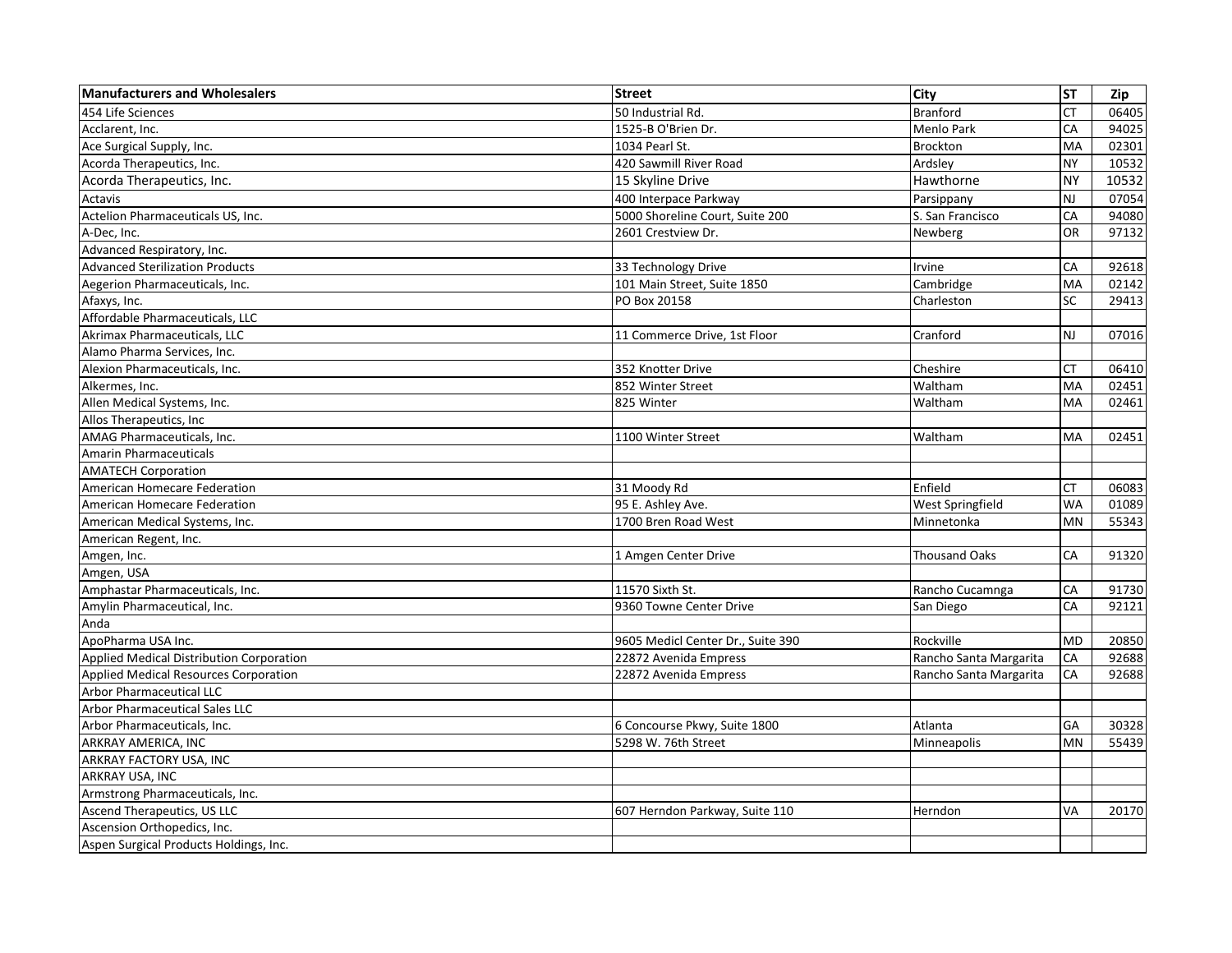| <b>Manufacturers and Wholesalers</b>            | <b>Street</b>                           | City              | <b>ST</b> | Zip   |
|-------------------------------------------------|-----------------------------------------|-------------------|-----------|-------|
| Aspen Surgical Products Holdings, Inc.          |                                         |                   |           |       |
| Aspen Surgical Products Inc.                    |                                         |                   |           |       |
| Aspen Surgical Products, Inc.                   |                                         |                   |           |       |
| AstraZenca LP                                   | 1800 Concord Pike                       | Wilmington        | DE        | 19850 |
| AstraZenca Pharmaceuticals LP                   | 1800 Concord Pike                       | Wilmington        | DE        | 19850 |
| Aton Pharmac, Inc.                              |                                         |                   |           |       |
| Atos Medical, Inc.                              | 11390 W Theodore Trecker Way            | West Allis        | WI        | 53214 |
| Audrey Enterprise, LLC                          |                                         |                   |           |       |
| Auxilium Pharmaceuticals, Inc.                  | 640 Lee Road                            | Chesterbrook      | PA        | 19087 |
| Avid Radiopharmaceuticals, Inc.                 |                                         |                   |           |       |
| <b>B&amp;B Pharmaceuticals, Inc.</b>            | 17200 E. Ohio Drive                     | Aurora            | CO.       | 80017 |
| <b>Bausch and Lomb</b>                          |                                         |                   |           |       |
| Bayer Healthcare LLC, Animal Health Division    |                                         |                   |           |       |
| Bayer Healthcare LLC, Consurmer Care Division   |                                         |                   |           |       |
| Bayer Healthcare LLC.                           | 6 West Belt                             | Wayne             | IN        | 07470 |
| Bayer Healthcare Pharmaceuticals, Inc.          |                                         |                   |           |       |
| Bayer LLC, Dermatological Divison               |                                         |                   |           |       |
| Bayer LLC, Diabetes Care Division               |                                         |                   |           |       |
| Bayer LLC, Radiology & Interventional           |                                         |                   |           |       |
| <b>BDI Pharma, Inc.</b>                         | 120 Research Drive                      | Columbia          | SC        | 29203 |
| <b>Bedford Laboratories</b>                     |                                         |                   |           |       |
| Ben Venue Laboratories, Inc.                    | 300 Northfield Road                     | Bedford           | OH        | 44146 |
| Biocomp Pharma, Inc.                            |                                         |                   |           |       |
| BioCSL, Inc.                                    |                                         |                   |           |       |
| BioMarin Pharmaceutical, Inc.                   | 105 Digital Drive                       | Novato            | CA        | 94949 |
| Biomet 3i, LLC                                  |                                         |                   |           |       |
| Biomet Biologics, LLC                           |                                         |                   |           |       |
| <b>Biomet Manufacturing, LLC</b>                |                                         |                   |           |       |
| <b>Biomet Microfixation, LLC</b>                |                                         |                   |           |       |
| <b>Biomet Orthopedics, LLC</b>                  |                                         |                   |           |       |
| Biomet Spine and Bone Healing Technologies, LLC |                                         |                   |           |       |
| Biomet Sports Medicine, LLC                     |                                         |                   |           |       |
| Biomet Trauma, LLC                              |                                         |                   |           |       |
| Biomet, Inc.                                    | 56 E. Bell Drive                        | Warsaw            | IN        | 46581 |
| BioRx, LLC                                      | 10828 Kenwood Road                      | Cincinnati        | OH        | 45242 |
| <b>Biotest Pharmaceuticals Corporation</b>      | 5800 Park of Commerce Blvd. NW          | <b>Boca Raton</b> | FL        | 33487 |
| <b>Biovail Americas Corporation</b>             |                                         |                   |           |       |
| Biovail NTI Inc.                                |                                         |                   |           |       |
| <b>Bioventus LLC</b>                            | 3303 E. Holmes Road                     | Memphis           | TN        | 38118 |
| Boehringer Ingelheim Pharmaceuticals, Inc.      | 900 Ridgebury Rd.                       | Ridgefield        | СT        | 06877 |
| Brainlab, Inc.                                  | 3 Westbrook Corporate Center, Suite 400 | Westchester       | IL        | 60154 |
| Bristol-Myers Squibb Company                    | 777 Scudders Mill Road                  | Plainsboro        | NJ        | 08536 |
| Cantel Medical Corp.                            | 150 Clove Road, 9th florr               | Little Falls      | <b>NJ</b> | 7424  |
| Cardinal Health, Inc. and It's subsidiaries     | 7000 Cardinal Place                     | <b>Dublin</b>     | OH        | 43017 |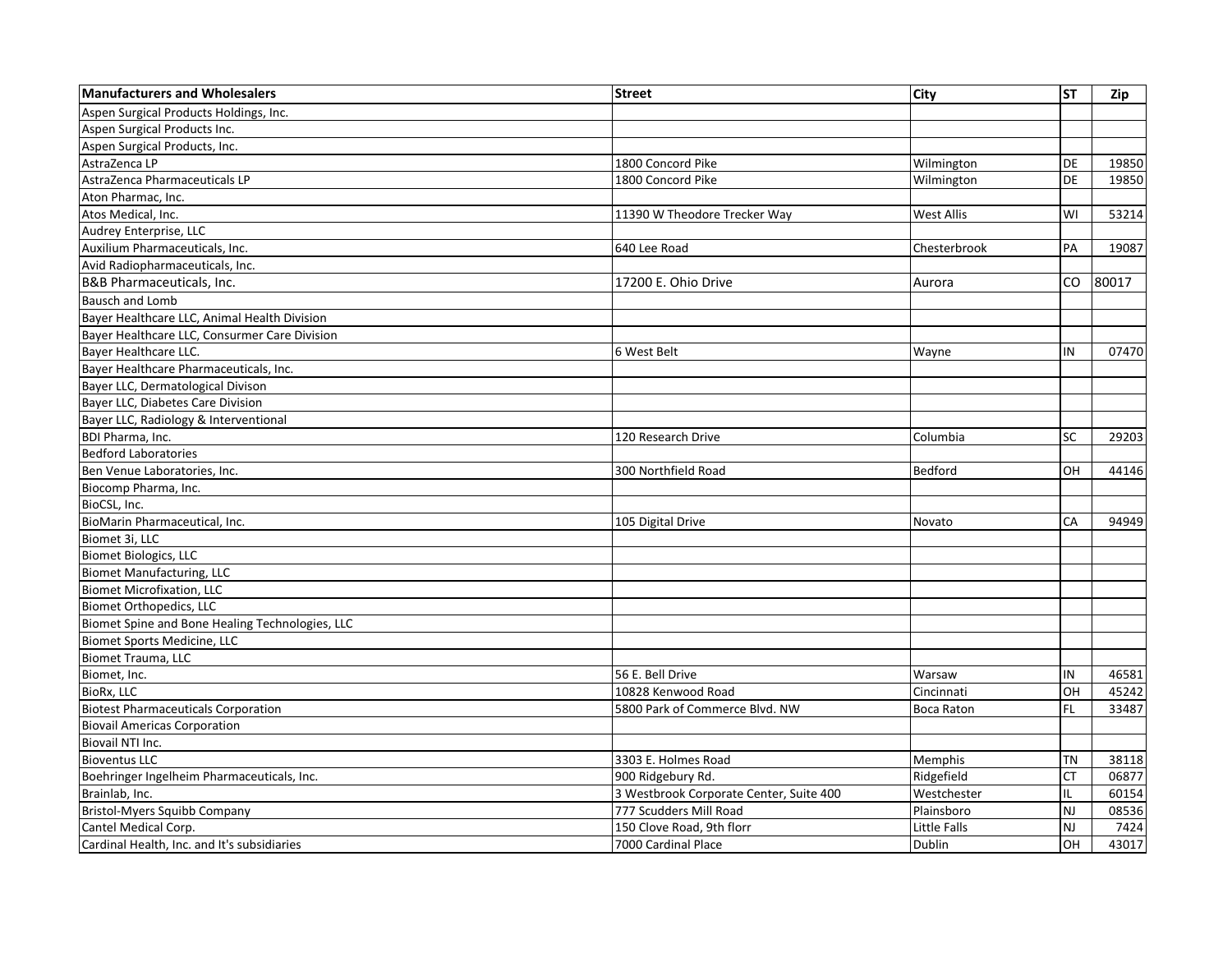| <b>Manufacturers and Wholesalers</b>             | <b>Street</b>                              | <b>City</b>               | <b>ST</b> | Zip   |
|--------------------------------------------------|--------------------------------------------|---------------------------|-----------|-------|
| Carl Zeiss Meditec. Inc.                         | 5160 Hacienda Drive                        | Dublin                    | CA        | 94568 |
| <b>Centinel Spine</b>                            | 505 Park Ave, 14th floor                   | New York                  | <b>NY</b> | 10022 |
| Ceptaris Therapeutics, Inc.                      |                                            |                           |           |       |
| Cerexa, Inc.                                     |                                            |                           |           |       |
| <b>Clarity Medical Systems</b>                   | 5775 W. Las Positas Blvd                   | Pleaston                  | CA        | 94588 |
| COLD-FX Pharmaceuticals (USA) Inc.               |                                            |                           |           |       |
| <b>Coloplast Corporation</b>                     | 1601 West River Road                       | Minneapolis               | MN        | 55411 |
| Concordia Pharmaceuticals, Inc.                  | 5 Canewood Industrial Park                 | St. Michael               | <b>BB</b> | 16005 |
| Confi-Dental                                     |                                            |                           |           |       |
| Cook Biotech Inc.                                | 1425 Innovation Place                      | West Lafayette            | IN        | 47906 |
| Cook Incorporated                                |                                            |                           |           |       |
| Cook Medical Incorporated                        | 1025 Acuff Road, PO Box 4195               | Bloomington               | IN        | 47402 |
| CooperVision, Inc.                               | 370 Woodcliff Drive                        | Suite 200                 | <b>NY</b> | 14450 |
| Corcept Therapeutic Incorporated                 | 149 Commonwealth Drive                     | Menlo Park                | CA        | 94025 |
| Coria Laboratories, Ltd.                         |                                            |                           |           |       |
| CoTherix, Inc.                                   |                                            |                           |           |       |
| Covidien LP                                      | 15 Hampshire St.                           | Mansfield                 | <b>MA</b> | 02048 |
| Covidien Sales, LLC                              |                                            |                           |           |       |
| Crosstex International, Inc.                     |                                            |                           |           |       |
| CryoLife, Inc.                                   | 1655 Roberts Blvd. NW                      | Kennesaw                  | GA        | 30144 |
| <b>CSL Behring LLC</b>                           | 1020 First Ave                             | King of Prussia           | PA        | 19406 |
| Cubist Pharmaceuticals, Inc.                     | 65 Hayden Avenue                           | Lexington                 | MA        | 02421 |
| <b>Cubist Pharmaceuticals, US</b>                |                                            |                           |           |       |
| Cytori Therapeutics, Inc.                        | 3020 Callan Road                           | San Diego                 | CA        | 92321 |
| Darby Dental Supply Inc.                         | NE Industrial Park Van Buren Blvd. Bldg-27 | <b>Guilderland Center</b> | <b>NY</b> | 12005 |
| Darby Dental Supply Inc.                         | 300 Jericho Quadrangle                     | Jericho                   | <b>NY</b> | 11753 |
| Darby Dental Supply Inc.                         | 4460 E. Holmes Road                        | Memphis                   | <b>TN</b> | 38118 |
| Darby Dental Supply Inc.                         | 4745 Longley Lane                          | Reno                      | <b>NV</b> | 89502 |
| Dendreon Corporation                             | 1301 2nd Avenue                            | Seattle                   | <b>WA</b> | 98101 |
| Dendreon Distribution, LLC                       |                                            |                           |           |       |
| Dendreon Manufacturing, LLC                      |                                            |                           |           |       |
| Depomed Pharmaceutical, Inc.                     | 1360 O'Brien Ave                           | Menlo Park                | CA        | 94025 |
| Devicor Medical Products, Inc.                   | 300 E-Business Way, Suite 500              | Cincinnati                | OH        | 45241 |
| Diagnostica Stago, Inc.                          | 5 Century Dr.                              | Parsippany                | NJ        | 07054 |
| Diplomat Pharmacy, Inc.                          | 4100 S. Saginaw Street                     | Flint                     | MI        | 48532 |
| <b>Diplomat Specialty Pharmacy</b>               | G-3320 Beecher Road                        | Flint                     | MI        | 48507 |
| <b>Diplomat Specialty Pharmacy</b>               | 4100 S. Saginaw Street                     | Flint                     | MI        | 48507 |
| <b>Diplomat Specialty Pharmacy</b>               | 214 E. Fulton Street                       | <b>Grand Rapids</b>       | MI        | 49503 |
| <b>Diplomat Specialty Pharmacy</b>               | 1809 Excise Ave, Suite 205-208             | Ontario                   | CA        | 91761 |
| <b>Diplomat Specialty Pharmacy</b>               | 500 SE 15th St., Suite 102                 |                           | <b>FL</b> | 33316 |
| Discovery Laboratories, Inc.                     | 2600 Kelly Road, Suite 100                 | Warrington                | PA        | 18976 |
| Dow Pharmaceutical Sciences, Inc.                |                                            |                           |           |       |
| Dr. LeWinn's Private formula International, Inc. |                                            |                           |           |       |
| Dyax Corp.                                       | 55 Network Drive                           | <b>Burlington</b>         | <b>MA</b> | 01803 |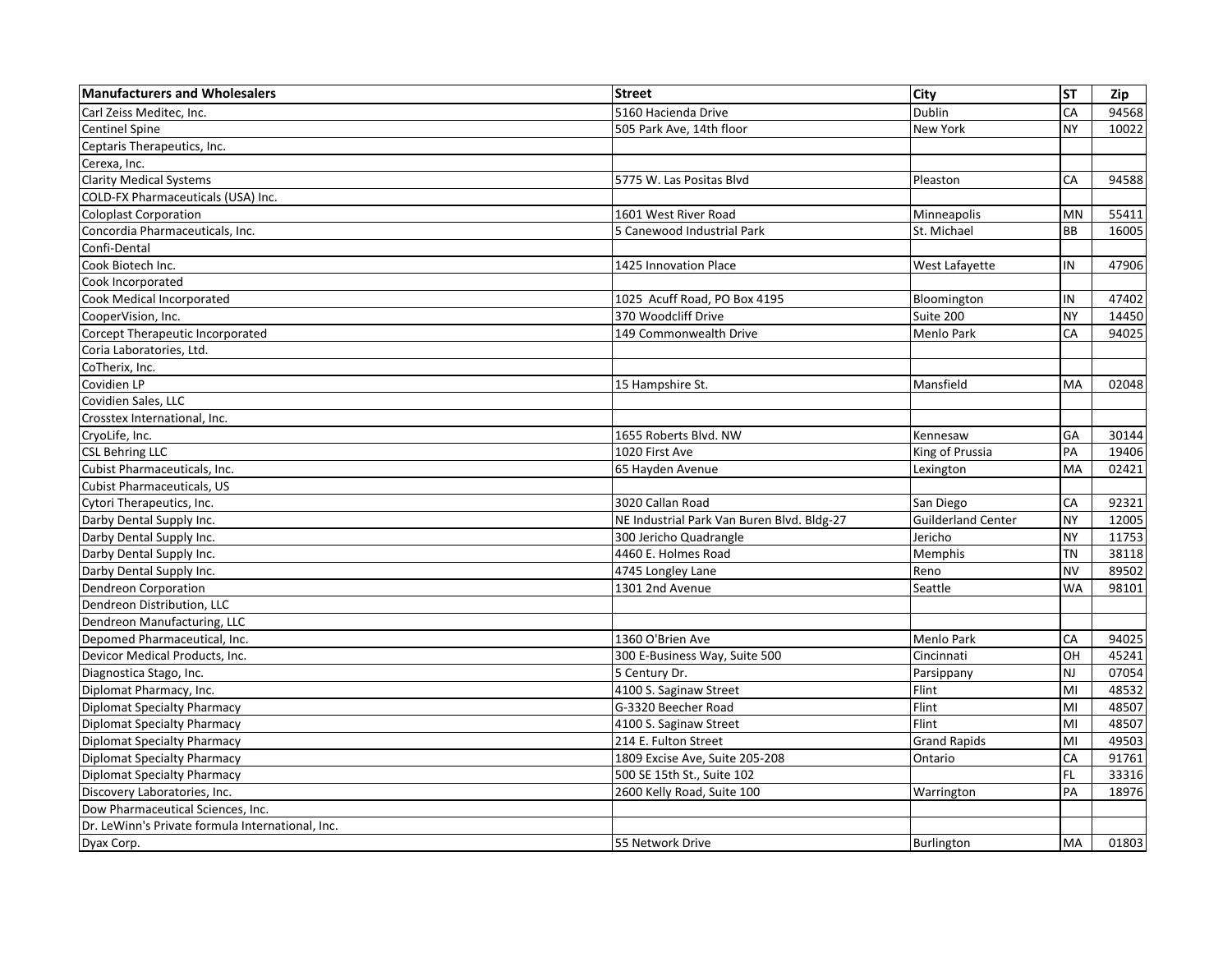| <b>Manufacturers and Wholesalers</b>                | <b>Street</b>                                        | City                 | <b>ST</b> | Zip   |
|-----------------------------------------------------|------------------------------------------------------|----------------------|-----------|-------|
| <b>Edwards LifeSciences. LLC</b>                    | One Edwards Way                                      | Irvine               | CA        | 92614 |
| Eli Lilly and Company                               | <b>Lilly Corporate Center</b>                        | Indianapolis         | IN        | 46285 |
| EMD Serono Research and Development Institute, Inc. |                                                      |                      |           |       |
| EMD Serono, Inc.                                    | One Technology Place                                 | Rockland             | MA        | 02370 |
| Endo Pharmaceuticals, Inc.                          | 1400 Atwater Drive                                   | Malvern              | PA        | 19355 |
| Endocare, Inc.                                      | 9815 Spectrum Drive, Bldg. 3                         | Austin               | <b>TX</b> | 78726 |
| EndoChoice, Inc.                                    | 11810 Wills Road                                     | Alpharetta           | GA        | 30009 |
| EndoLogix, Inc.                                     | 2 Musick                                             | Irvine               | CA        | 92618 |
| Envoy Health Management                             | 325 W Atherton Rd.                                   | Flint                | MI        | 48507 |
| Exelixis, Inc.                                      | 210 East Grand Avenue                                | South San Francisco  | CA        | 94080 |
| Eyetech Inc.                                        |                                                      |                      |           |       |
| FFF Enterprises, Inc.                               | 41093 County Center Dr.                              | Temecula             | CA        | 92591 |
| Forest Pharmaceuticals, Inc.                        | 13600 Shoreline Dr.                                  | St. Louis            | <b>MO</b> | 63045 |
| <b>Forest Research Institute</b>                    |                                                      |                      |           |       |
| Fresenius Kabi USA                                  | Three Corporate Drive                                | Lake Zurich          |           | 60047 |
| Galderma Laboratories, L.P.                         | 14501 North Freeway                                  | Fort Worth           | <b>TX</b> | 76166 |
| General Injectables and Vaccines, Inc.              |                                                      |                      |           |       |
| Global Care Quest, Inc                              |                                                      |                      |           |       |
| Grifols Biologics, Inc.                             |                                                      |                      |           |       |
| Grifols Diagnostic Solutions, Inc.                  |                                                      |                      |           |       |
| Grifols Therapeutics, Inc.                          |                                                      |                      |           |       |
| Grifols USA, LLC                                    |                                                      |                      |           |       |
| Grifols, Inc.                                       | 2410 Lillyvale Ave                                   | Los Angeles          | CA        | 90032 |
| H.D. Smith Wholesale Drug Company                   | 1370 Victoria Stree                                  | Carson               | CA        | 90746 |
| Hager Worldwide, Inc.                               | 441 19th St. SE                                      | Hickory              | <b>NC</b> | 28602 |
| Halozyme Therapeutics, Inc.                         | 11388 Sorrento Valley Road                           | San Diego            | CA        | 92121 |
| Halozyme, Inc.                                      |                                                      |                      |           |       |
| Hansen Medical, Inc.                                | 800 E. Middlefield Rd.                               | <b>Mountain View</b> | CA        | 94043 |
| <b>Harvard Third Party Logistics</b>                | 5110 W. 74th Street                                  | Indianapolis         | IN        | 46269 |
| Hawkeye Spectrum Corporation                        |                                                      |                      |           |       |
| Henry Schein, Inc.                                  | 135 Duryea Rd.                                       | Melville             | <b>NY</b> | 11747 |
| Hill-Rom Company, Inc.                              |                                                      |                      |           |       |
| Hill-Rom DTC, Inc.                                  |                                                      |                      |           |       |
| Hill-Rom Finance Limited Partner, Inc.              |                                                      |                      |           |       |
| Hill-Rom International, Inc.                        |                                                      |                      |           |       |
| Hill-Rom Logistics, Inc.                            |                                                      |                      |           |       |
| Hill-Rom Manufacturing, Inc.                        |                                                      |                      |           |       |
| Hill-Rom Services, Inc.                             |                                                      |                      |           |       |
| Hill-Rom, Inc.                                      | 1069 East State Road 46                              | <b>Batesville</b>    | IN        | 47006 |
| Horizon Pharma                                      | 520 Lake Cook Road                                   | Deerfield            |           | 60015 |
| Hutchinson Technology Inc.                          | 40 W Highland Park Drive NE                          | Hutchinson           | MN        | 55350 |
| <b>Hyperton Therapeutics</b>                        | 601 Gateway Blvd. Ste. 200                           | South San Francisco  | CA        | 94080 |
| ICN Southeast, Inc.                                 |                                                      |                      |           |       |
| Ikaria, Inc.                                        | Perryville III Corp. Park 53 Frontage Rd., 3rd floor | Hampton              | <b>NJ</b> | 08827 |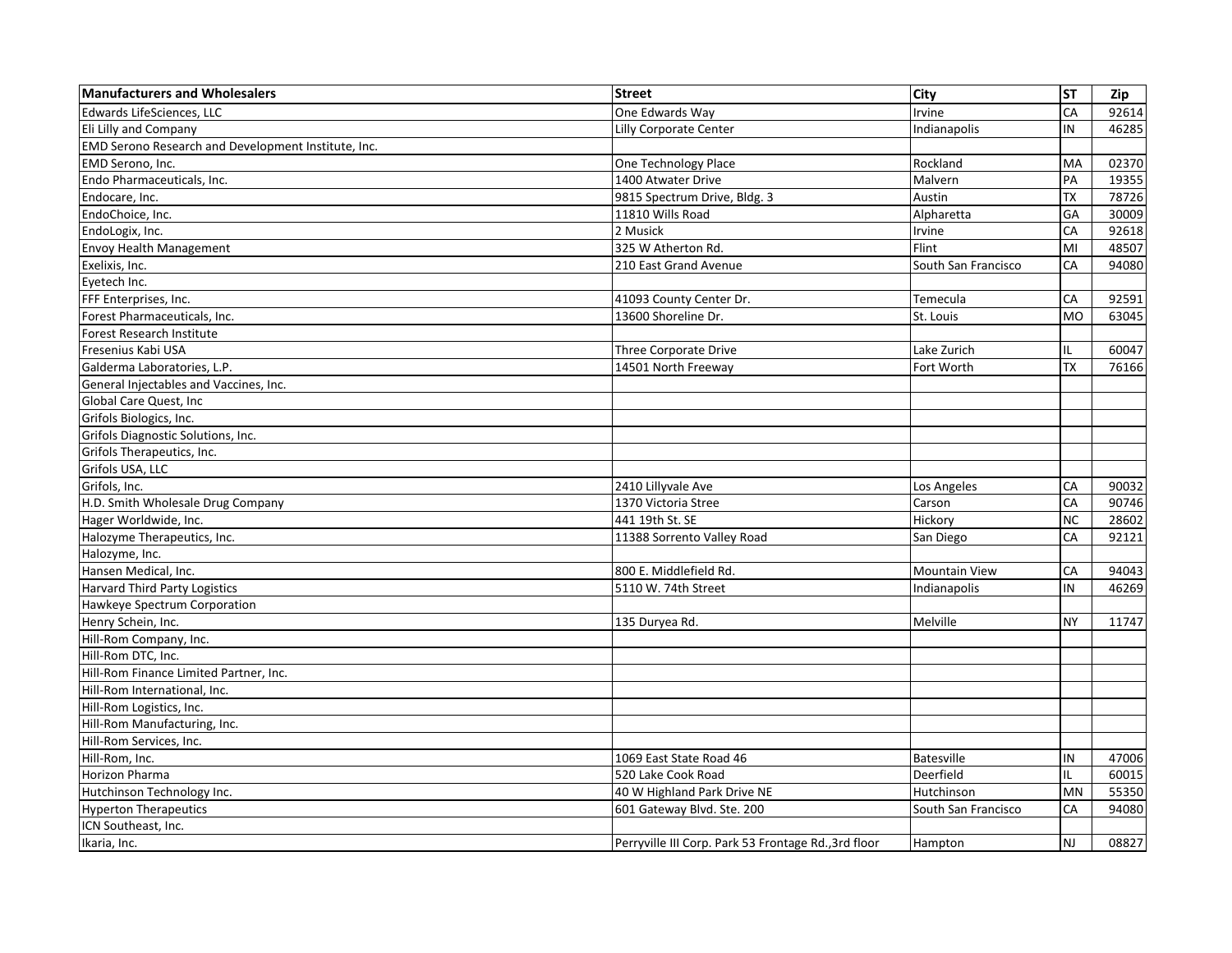| <b>Manufacturers and Wholesalers</b>                                                   | <b>Street</b>                                        | City                 | ST        | Zip   |
|----------------------------------------------------------------------------------------|------------------------------------------------------|----------------------|-----------|-------|
| ImClone Systems, Inc.                                                                  |                                                      |                      |           |       |
| Impax Laboratories, Inc.                                                               | 31047 Genstar Road                                   | Hayward              | CA        | 94544 |
| <b>Impax Pharmaceuticals</b>                                                           |                                                      |                      |           |       |
| <b>Incyte Corporation</b>                                                              | Experimental Station, Rt. 141 & Henry Clay Road      | Wilmington           | DE        | 19880 |
| INO Therapeutics, LLC, subsidary of Ikaria, Inc.                                       | Perryville III Corp. Park 53 Frontage Rd., 3rd floor | Hampton              | NJ        | 08827 |
| InSource, Inc.                                                                         |                                                      |                      |           |       |
| <b>Insulet Corporation</b>                                                             | 9 Oak Park Drive                                     | Bedford              | MA        | 01730 |
| Insys Therapeutics, Inc.                                                               | 444 South Ellis St.                                  | Chandler             | <b>AZ</b> | 85224 |
| Integra Burlington MA, Inc.                                                            |                                                      |                      |           |       |
| Integra LifeSciences Corrporation                                                      | 311 Enterprise Drive                                 | Plainsboro           | NJ        | 08536 |
| Integra LifeSciences Holdings Corporation                                              |                                                      |                      |           |       |
| Integra LifeSciences Holdings Corporation & companies that sell Integra products in NV |                                                      |                      |           |       |
| Integra Sales, Inc.                                                                    |                                                      |                      |           |       |
| Integra York PA, Inc.                                                                  |                                                      |                      |           |       |
| International Medication Systems, Ltd.                                                 |                                                      |                      |           |       |
| International Rehabilitative Services, Inc. dba RS Medical                             | 14001 SE First St.                                   | Vancovuver           | <b>WA</b> | 98684 |
| Inwood Laboratories, Inc.                                                              |                                                      |                      |           |       |
| Ipsen Biopharmaceuticals, Inc.                                                         | 106 Allen Road                                       | <b>Basking Ridge</b> | <b>NJ</b> | 07920 |
| Ironwood Phamaceuticals, Inc.                                                          | 301 Binney Street, 2nd floor                         | Cambridge            | <b>MA</b> | 02142 |
| IsoTis OrthoBiologics, Inc.                                                            |                                                      |                      |           |       |
| Janssen Biotech, Inc, formerly Centocor Ortho Biotec, LP                               | 800 Ridgeview Rd.                                    | Horsham              | PA        | 19044 |
| Janssen Diagnostics, LLC formerly Veridex LLC                                          | 700 US Route 202                                     | Raritan              | NJ        | 08869 |
| Janssen Pharmaceuticals, formerly Ortho-McNeil-Janssen Pharmaceuticals, Inc.           | 1125 Trenton-Harbourton Road                         | Titusville           | NJ        | 08560 |
| Janssen Therapeutics, Division of Janssen Products LP formerly Tibotec Therapeutics    | 1125 Trenton-Harbourton Road                         | Titusville           | NJ        | 08560 |
| Jazz Pharmaceuticals, Inc.                                                             | 3180 Porter Drive                                    | Palo Alto            | CA        | 94304 |
| Johnson & Johnson Vision Care, Inc.                                                    | 7500 Centurion Parkway, Suite 100                    | Jacksonville         | FL.       | 32256 |
| J.T. Posey Company                                                                     | 5635 Peck Road                                       | Arcadia              | CA        | 91006 |
| Kadmon Corporation, LLC                                                                |                                                      |                      |           |       |
| Kadmon Pharmaceuticals, LLC                                                            | 119 Commonwealth Drive                               | Warrendale           | PA        | 15086 |
| Karl Storz                                                                             | 2151 E. Grand Ave                                    | El Segundo           | CA        | 90245 |
| Karl Storz Endoscopia Latino America Incorporated                                      |                                                      |                      |           |       |
| Karl Storz Endoscopy-America, Inc.                                                     |                                                      |                      |           |       |
| Karl Storz Endovision, Inc.                                                            |                                                      |                      |           |       |
| Karl Storz Imaging, Inc.                                                               |                                                      |                      |           |       |
| Karl Storz Lithotripsy-America, Inc.                                                   |                                                      |                      |           |       |
| Karl Storz Veterinary Endoscopy - America, Inc.                                        |                                                      |                      |           |       |
| KCI USA, Inc.                                                                          | 12930 I-10 West                                      | San Antonio          | <b>TX</b> | 78249 |
| KCL USA, Inc.                                                                          | 1360 Greg Street, Suite 238                          | Sparks               | <b>NV</b> | 89118 |
| KCL USA, Inc. (provider license)                                                       | 3175 W Ali Baba Ln, Suite 806                        | Las Vegas            | <b>NV</b> | 89118 |
| KCL USA, Inc. (wholesaler license)                                                     | 3175 W Ali Baba Ln, Suite 806                        | Las Vegas            | <b>NV</b> | 89118 |
| Kedrion Biopharma, Inc.                                                                | 400 Kelby St.                                        | Fort Lee             | NJ        | 07024 |
| Kedrion Melville, Inc. and affiliates                                                  |                                                      |                      |           |       |
| Kowa Pharmaceutical America, Inc                                                       | 530 Industrial Park Blvd.                            | Montgomery           | AL        | 36117 |
| Lantheus Medical Imaging, Inc.                                                         | 331 Treble Cove Road                                 | N. Billerica         | <b>MA</b> | 01862 |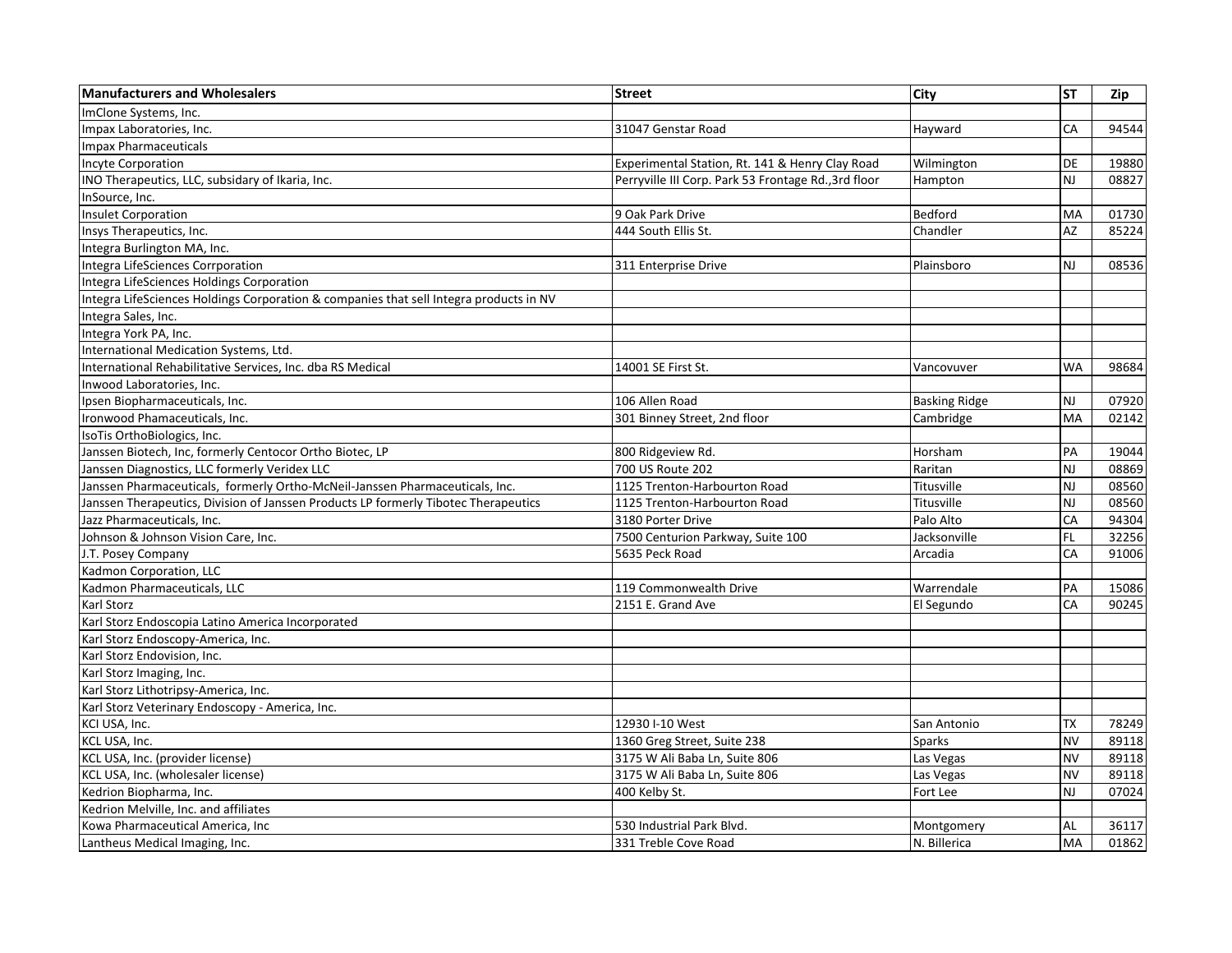| <b>Manufacturers and Wholesalers</b>                                | <b>Street</b>                      | <b>City</b>         | <b>ST</b>      | Zip   |
|---------------------------------------------------------------------|------------------------------------|---------------------|----------------|-------|
| <b>LifeCell Corporation</b>                                         | One Millennium Way                 | Branchburg          | <b>NJ</b>      | 08876 |
| Lilly USA, LLC                                                      |                                    |                     |                |       |
| Luitpold Pharmaceuticals, Inc.                                      | One Luitpold Drive                 | Shirley             | <b>NY</b>      | 11967 |
| Luitpold Pharmaceuticals, Inc., Animal Health Division              |                                    |                     |                |       |
| Luitpold Pharmaceuticals, Inc., Osteohealth Division                |                                    |                     |                |       |
| Luitpold Pharmaceuticals, Inc., Pharmaforce, Inc.                   |                                    |                     |                |       |
| Magellan Diagnostics, Inc.                                          | 101 Billerica Ave, Bldg 4          | North Billerica     | MA             | 01862 |
| Maquet Cardiovascular LLC                                           |                                    |                     |                |       |
| Maquet Cardiovascular US Sales LLC. dba Maquet Medical Systems, USA |                                    |                     |                |       |
| Mar Cor Purification, Inc.                                          |                                    |                     |                |       |
| Marathon Pharmaceuticals, Inc.                                      | 1033 Skokie Blvd.                  | Northbrook          | IL             | 60062 |
| MBI, Inc                                                            | 1353 Arville St.                   | Las Vegas           | <b>NV</b>      | 89102 |
| Medicis Pharmaceuticals Corporation                                 |                                    |                     |                |       |
| Medig / PRN Life Support Services, LLC                              |                                    |                     |                |       |
| Medisca Inc.                                                        | 3955 W. Mesa Vista Ave. #10        | Las Vegas           | <b>NV</b>      | 89118 |
| Medisystems Corporation                                             |                                    |                     |                |       |
| Medivation Field Solutions, Inc.                                    |                                    |                     |                |       |
| Medivation Prostate Therapeutics, Inc.                              |                                    |                     |                |       |
| Medivation, Inc. and it's wholly owned subsidaries                  | 525 Market St., Floor 36           | San Francisco       | CA             | 95105 |
| Medivators, Inc.                                                    |                                    |                     |                |       |
| Medline Industries, Inc.                                            | One Medline Place                  | Mundelein           | IL             | 60060 |
| Medline ReNewal, formerly Medissis                                  |                                    |                     |                |       |
| MedPro Rx                                                           | 140 Northway Court                 | Raleigh             | <b>NC</b>      | 27615 |
| Medtronic, Inc.                                                     | 710 Medtronic Pkway, LC370         | Minneapolis         | MN             | 55432 |
| Merck & Co., Inc.                                                   | 351 North Sumneytown Pike, UG4B-35 | North Wales         | PA             | 19454 |
| Merlin Merger Sub, Inc.                                             |                                    |                     |                |       |
| Midwest Medical Supplies Co., LLC                                   | 13400 Lakefront Dr.                | <b>Earth City</b>   | <b>MO</b>      | 63045 |
| Millennium Pharmaceuticals, Inc.                                    | 40 Landsdowne Street               | Cambridge           | MA             | 02139 |
| Minnesota Scientific, Inc.                                          |                                    |                     |                |       |
| Miramar Labs. Inc.                                                  | 445 Indio Way                      | Sunnyvale           | CA             | 94-85 |
| <b>Mission Pharmacal Company</b>                                    | 10999 IH 10 West, #1000            | San Antonio         | <b>TX</b>      | 78230 |
| Mist Pharmaceuticals, LLC                                           | 11 Commerce Drive, 1st Floor       | Cranford            | <b>NJ</b>      | 07016 |
| Mylan, Inc.                                                         |                                    |                     |                |       |
| Nestle' Health Care Nutrition, Inc.                                 | 12500 Whitewater Dr.               | Minnetonka          | MN             | 55419 |
| Novartis Pharmaceuticals Corporation                                | 59 Route 10                        | <b>East Hanover</b> | <b>NJ</b>      | 07936 |
| Noven Pharmaceutical, Inc.                                          |                                    |                     |                |       |
| Noven Therapeutics, LLC.                                            | 11960 SW 144th Street              | Miami               | FL             | 33186 |
| Novo Nordisk, Inc.                                                  | 100 College Road West              | Princeton           | N <sub>J</sub> | 08540 |
| Novocol                                                             |                                    |                     |                |       |
| Novogyne Pharmaceuticals                                            | 111960 SW 144th Street             | Miami               | FL.            | 33186 |
| NPS Phamaceuticals, Inc                                             | 550 Hills Drive, 3rd floor         | Bedminster          | NJ             | 07921 |
| NuVasive, Inc.                                                      | 7475 Lusk Boulevard                | San Diego           | CA             | 92121 |
| NxStage Medical, Inc.                                               | 439 S. Union St. 5th floor         | Lawrence            | MA             | 01843 |
| Oceanside Pharmaceuticals. Inc.                                     |                                    |                     |                |       |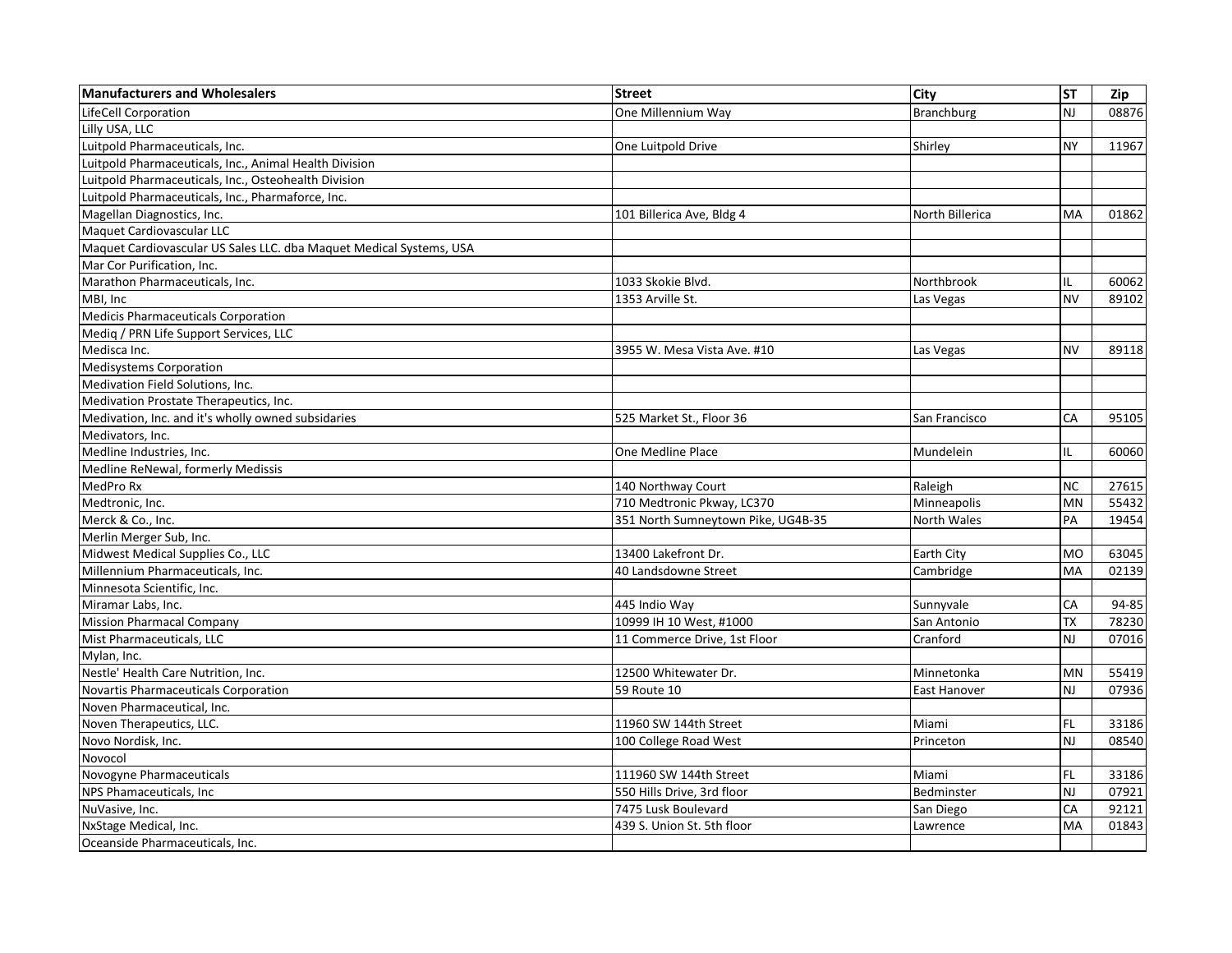| <b>Manufacturers and Wholesalers</b>                   | <b>Street</b>                      | City                 | <b>ST</b>      | Zip   |
|--------------------------------------------------------|------------------------------------|----------------------|----------------|-------|
| Olympus America, Inc.                                  | 3500 Corporate Parkway             | <b>Center Valley</b> | PA             | 18034 |
| <b>Olympus Biotech Corporation</b>                     | 35 South Street                    | Hopkinton            | <b>MA</b>      | 01748 |
| <b>Olympus Corporation of Americas</b>                 | 3500 Corporate Parkway             | <b>Center Valley</b> | PA             | 18034 |
| Ony, Inc                                               | 1576 Sweet Home Road               | Amherst              | <b>NY</b>      | 14228 |
| Onyx Pharmaceuticals. Inc., Amgen subsidary            | 249 Grand Ave.                     | S. San Francisco     | CA             | 94608 |
| Optos Incorporated                                     | 67 Forest Street                   | Malborough           | MA             | 01752 |
| Optronics                                              |                                    |                      |                |       |
| Orapharma TopCo Holdings, Inc.                         |                                    |                      |                |       |
| OraPharma, Inc.                                        |                                    |                      |                |       |
| OraSure Technologies, Inc.                             | 220 E. First Street                | Bethlehem            | PA             | 18015 |
| Ortho-Clinical Diagnostics, a J&J Company              | 1001 US Route 202                  | Raritan              | N <sub>J</sub> | 08869 |
| Otsuka America Pharmaceutical, Inc.                    | 2440 Research Blvd.                | Rockville            | <b>MD</b>      | 20850 |
| Patriot Pharmaceuticals, LLC.                          | 1125 Trenton-Harbourton Rd.        | Titusville           | N <sub>J</sub> | 08560 |
| Patterson Companies. Inc.                              | 1031 Mendota Heights Road          | St. Paul             | <b>MN</b>      | 55120 |
| Patterson Dental Supply, Inc.                          | 6555 Tenaya Way, #100              | Las Vegas            | <b>NV</b>      | 89113 |
| Patterson Dental Supply, Inc.                          | 1030 Winding Creek Road, Suite 150 | Roseville            | CA             | 95678 |
| Patterson Dental Supply, Inc.                          | 309 W 2880 S                       | Salt Lake City       | UT             | 84115 |
| Patterson Logistics Services, Inc.                     | 925 Carolina Pines Blvd, Suite B   | Blythewood           | SC             | 29016 |
| Patterson Logistics Services, Inc.                     | 1905 Lakewood Dr.                  | Boone                | IA             | 50036 |
| Patterson Logistics Services, Inc.                     | 800 Monte Vista Drive              | Dinuba               | CA             | 93618 |
| Patterson Logistics Services, Inc.                     | 6419 S. 228th Street, Suite 101    | Kent                 | <b>WA</b>      | 98032 |
| Patterson Logistics Services, Inc.                     | 7055 Cleveland Road                | South Bend           | IN             | 46628 |
| Patterson Logistics Services, Inc.                     | 101 Wales Ave.                     | Tonawanda            | <b>NY</b>      | 14150 |
| Patterson Medical Supply, Inc.                         | 500 Fillmore Ave.                  | Tonawanda            | <b>NY</b>      | 14150 |
| Patterson Veterinary Supply, Inc.                      | 802 134th St. SW, Suite 100        | Everett              | <b>WA</b>      | 98204 |
| Patterson Veterinary Supply, Inc.                      | 3604 Kimball Drive                 | <b>Kansas City</b>   | <b>MO</b>      | 64161 |
| Patterson Veterinary Supply, Inc.                      | 23048 N 15th Ave.                  | Phoenix              | AZ             | 85027 |
| PCCA                                                   | 7360 Eastgate Rd.                  | Henderson            | <b>NV</b>      | 89011 |
| <b>PCCA</b>                                            | 9901 South Wilcrest                | Houston              | <b>TX</b>      | 77099 |
| PD-Rx Pharmaceuticals, Inc.                            | 727 North Ann Arbor                | Oklahoma City        | OK             | 73127 |
| Pedinol Pharmacal, Inc.                                |                                    |                      |                |       |
| PETNET solutions, Inc.                                 |                                    |                      |                |       |
| Pfizer Consumer Healthcare                             | 5 Geralda Farms                    | Madison              | N <sub>J</sub> | 07940 |
| Pfizer, Inc.                                           | 235 East 42nd Street               | New York             | <b>NY</b>      | 10017 |
| Pinnacle Biologics, Inc.                               | 2801 Lakeside Dr.                  | Bannockburn          | IL             | 60015 |
| Precise Dental Products, Ltd.                          |                                    |                      |                |       |
| Prestium Pharma                                        |                                    |                      |                |       |
| Preswick Pharmaceuticals, Inc.                         |                                    |                      |                |       |
| Princeton Pharma Holdings, LLC                         |                                    |                      |                |       |
| Private Formula Corporation                            |                                    |                      |                |       |
| Professional Hospital Supply (1-30-14 through 4-30-14) |                                    |                      |                |       |
| QLT Opthalmics, Inc.                                   |                                    |                      |                |       |
| QLT Plug Delivery, Inc.                                |                                    |                      |                |       |
| QLT Therapeutics, Inc.                                 |                                    |                      |                |       |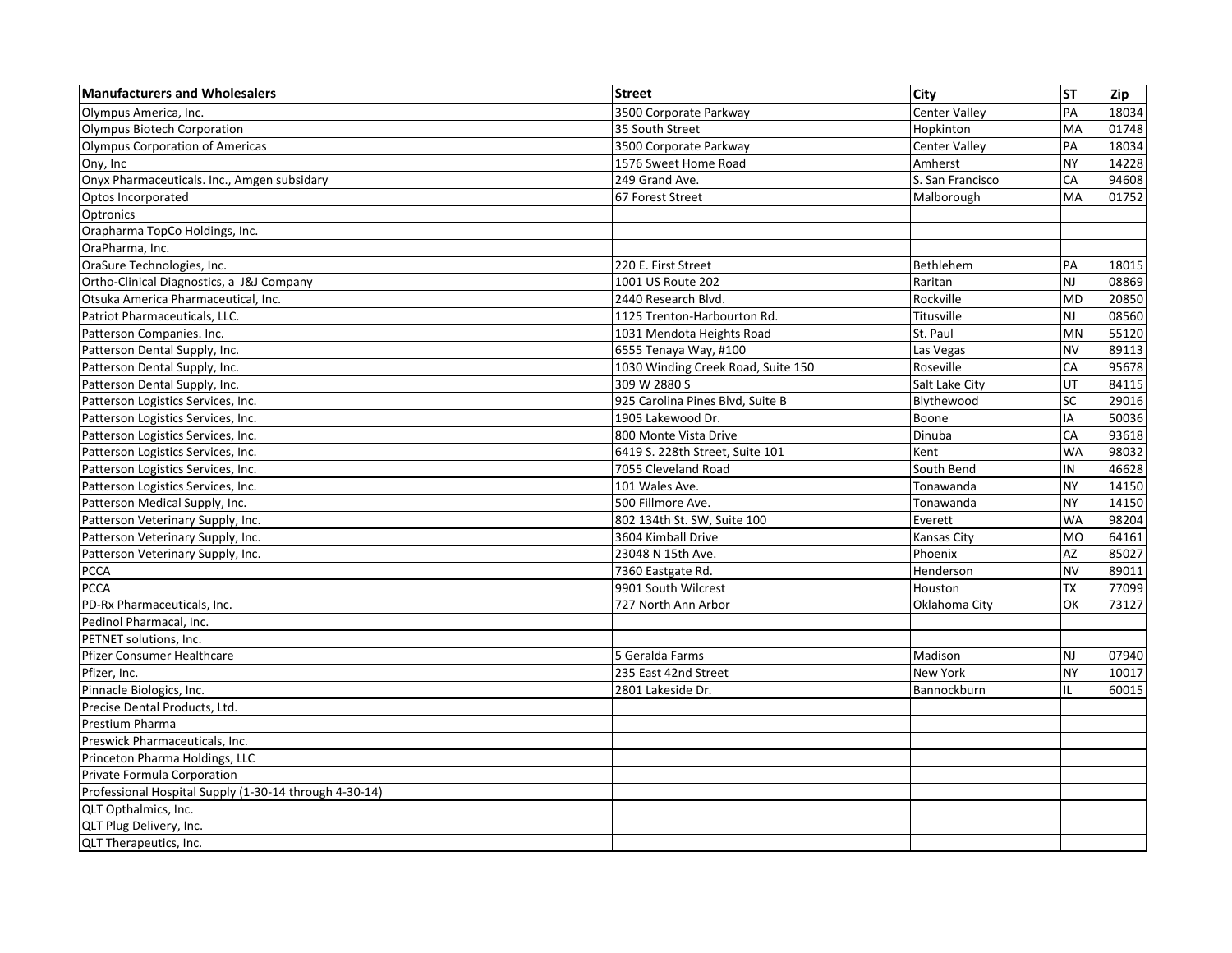| <b>Manufacturers and Wholesalers</b>                | <b>Street</b>                        | <b>City</b>         | <b>ST</b>      | Zip            |
|-----------------------------------------------------|--------------------------------------|---------------------|----------------|----------------|
| QLT, Inc.                                           | 887 Great Northern Way               | Vancovuver          | <b>BC</b>      | <b>V5T 4T5</b> |
| <b>Qualitest Pharmaceuticals</b>                    | 1400 Atwater Drive                   | Malvern             | PA             | 19355          |
| Reckitt Benckiser Pharmaceuticals, Inc              | 10710 Midlothian Turnpike, Suite 430 | Richmond            | VA             | 23235          |
| Regeneron Pharmaceuticals, Inc.                     | 777 Old Saw Mill River Rd.           | Tarrytown           | <b>NY</b>      | 10591          |
| Renaissance Pharma                                  | 411 S. State St., Suite E-100        | Newton              | PA             | 18940          |
| Renaud Skin Care Laboratories, Inc.                 |                                      |                     |                |                |
| Respiratory Technologies, Inc. dba RespirTech       | 2896 ?Centre Pointe Drive            | St. Paul            | MN             | 55113          |
| Richie Pharmacal Co.                                | 119 State Street                     | Glasgow             | KY             | 42141          |
| Roche Diagnostics Corporation                       | 9115 Hague Road                      | Indianapolis        | IN             | 46250          |
| Roche Diagnostics Operations, Inc.                  |                                      |                     |                |                |
| Roche Health Solutions                              |                                      |                     |                |                |
| Roche Molecular Systems, Inc.                       | 4300 Hacienda Drive                  | Pleasanton          | CA             | 94588          |
| Roche Nimblegen, Inc.                               | 500 S. Rosa Rd.                      | Madison             | WI             | 53719          |
| Rouses Point Pharmaceuticals, LLC                   | 11 Commerce Drive, 1st Floor         | Cranford            | <b>NJ</b>      | 07016          |
| Roxane Laboratories, Inc.                           | 1900 Arlingate Lane                  | Columbus            | OН             | 43228          |
| Saf-T-Pak, Inc.                                     |                                      |                     |                |                |
| Sage Products, Inc.                                 | 3909 Three Oaks Road                 | Cary                | IL             | 60013          |
| Salix Pharmaceuticals, Inc.                         | 1700 Perimeter Park Drive            | Morrisville         | <b>NC</b>      | 27560          |
| Sanofi Pasteur. Inc.                                | <b>Discovery Drive</b>               | Swiftwater          | PA             | 18370          |
| Sanofi US                                           | 55 Corporate Drive                   | Bridgewater         | NJ             | 08807          |
| Sanofi US Services, Inc.                            |                                      |                     |                |                |
| Sanofi-Aventis US, Inc.                             |                                      |                     |                |                |
| Sanofi-Aventis US, LLC.                             |                                      |                     |                |                |
| Saronva, Inc.                                       | 5000 Tuttle Crossing Blvd.           | <b>Dublin</b>       | OН             | 43016          |
| Schwarz Pharma, Inc.                                |                                      |                     |                |                |
| SeaSpine, Inc.                                      |                                      |                     |                |                |
| Seattle Genetics, Inc.                              | 21823 30th Drive SE                  | Bothell             | <b>WA</b>      | 98021          |
| Septodont                                           | 205 Granite Run Drive                | Lancaster           | PA             | 17601          |
| Shionogi, Inc.                                      | 300 Campus Drive                     | <b>Florham Park</b> | N <sub>J</sub> | 07932          |
| Siemens Healthcare Diagnostics, Inc                 |                                      |                     |                |                |
| Siemens Hearing Instruments, Inc.                   | 10 Constitution Avenue               | Piscataway          | NJ             | 08855          |
| Smith & Nephew Inc                                  | 4721 Emperor Boulevard, Suite 100    | Durham              | <b>NC</b>      | 27703          |
| Smith Medical Partners, LLC                         | 950 Lively Blvd.                     | Wood Dale           | IL             | 60191          |
| Smiths Medical ASD, Inc.                            | 6250 Shier Rings Road                | Dublin              | OН             | 43016          |
| Smiths Medical ASD, Inc.                            | 5700 West 23rd Avenue                | Gary                | IN             | 46406          |
| Smiths Medical ASD. Inc.                            | 10 Bowman Drive                      | Keene               | <b>NH</b>      | 03431          |
| Smiths Medical ASD, Inc.                            | 25 Production Avenue                 | Keene               | <b>NH</b>      | 03431          |
| Smiths Medical ASD, Inc.                            | 3350 Granada Avenue N., Suite 100    | Oakdale             | MN             |                |
| Smiths Medical ASD, Inc.                            | 9124 Polk Lane, Suite 101            | Olive Branch        | <b>MS</b>      | 38671          |
| Smiths Medical ASD, Inc.                            | 160 Weymouth Street                  | Rockland            | MA             | 02370          |
| Smiths Medical ASD, Inc.                            | 201 West Queen Street                | Southington         | СT             | 06489          |
| Smiths Medical ASD. Inc.                            | 1265 Grey Fox Road                   | St. Paul            | MN             | 55112          |
| Smiths Medical ASD, Inc. dba Cardio-Pulmonary, Inc. | 330 Corporate Woods Parkway          | Vernon Hills        | IL             | 60061          |
| Sobi, Inc.                                          | 890 Winter Street                    | Waltham             | <b>MA</b>      | 02451          |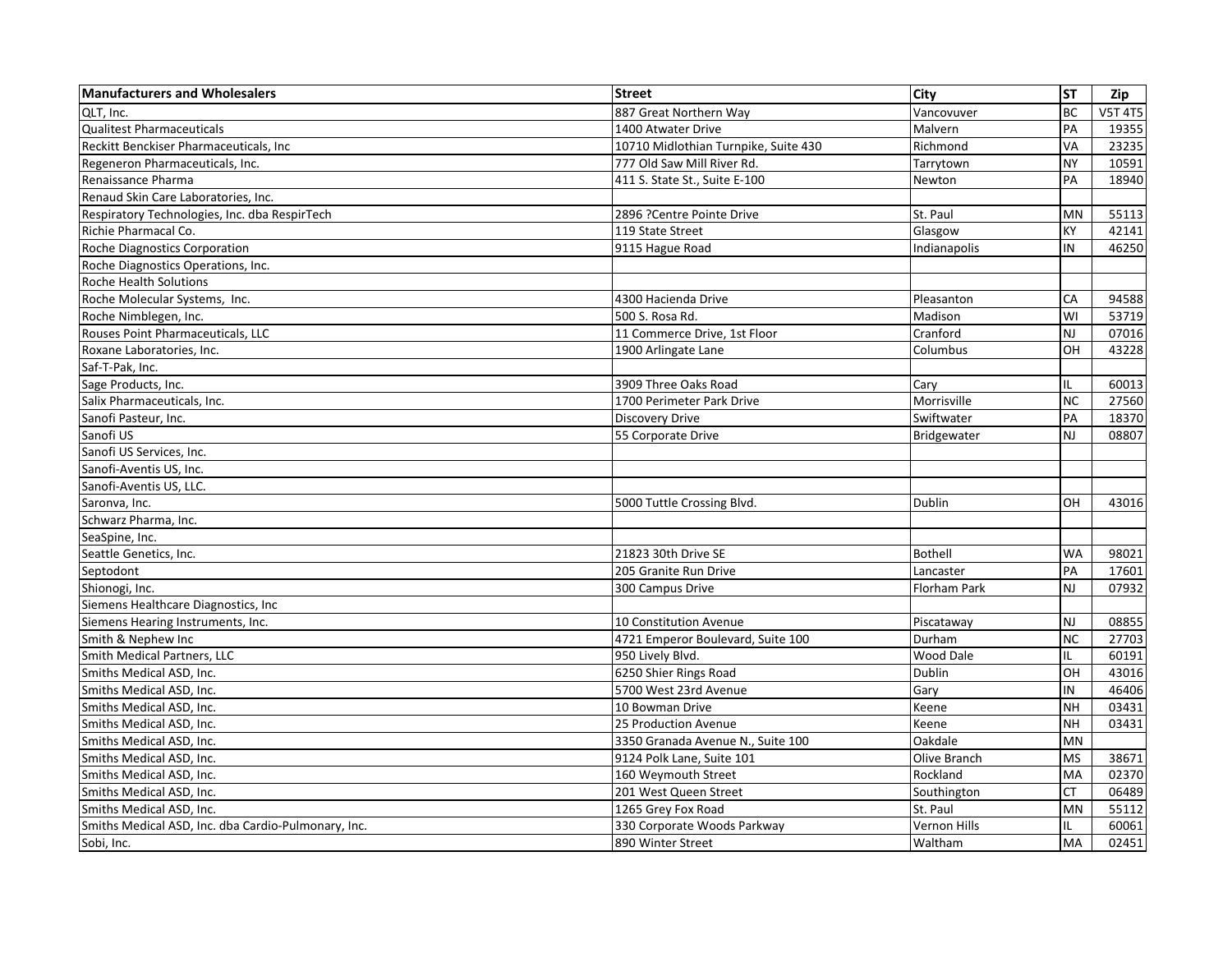| <b>Manufacturers and Wholesalers</b>                                          | <b>Street</b>                             | City             | <b>ST</b>      | Zip   |
|-------------------------------------------------------------------------------|-------------------------------------------|------------------|----------------|-------|
| Southern Anesthesia and Surgical, Inc.                                        | 1155 South Rock Blvd. Suite 460           | Reno             | <b>NV</b>      | 89502 |
| Southern Anesthesia and Surgical, Inc.                                        | One Southern Ct.                          | West Columbia    | <b>SC</b>      | 29169 |
| <b>Spectranetics Corporation</b>                                              | 9965 Federal Dr.                          | Colorado Springs | CO             | 80921 |
| Spectrum Pharmaceuticals, Inc.                                                | 11500 S. Eastern Ave, Suite 240           | Henderson        | <b>NV</b>      | 89052 |
| Spiration, Inc., dba Olympus Respiratory America                              | 6675 185th Avenue N.E.                    | Redmond          | <b>WA</b>      | 98052 |
| Spring BioScience Corporation                                                 |                                           |                  |                |       |
| SPS Medical Supply Corp.                                                      |                                           |                  |                |       |
| St. Jude Medical S.C., Inc.                                                   |                                           |                  |                |       |
| St. Jude Medical, Inc.                                                        | 6300 Bee Cave Road, Building 2, Suite 100 | Austin           | ТX             | 78746 |
| <b>STAAR Surgical Company</b>                                                 | 1911 Walker Avenue                        | Monrovia         | CA             | 91016 |
| Tactile Systems Technology, Inc.                                              | 1331 Tyler St NE Suite 200                | Minneapolis      | mn             | 55413 |
| Tagi Pharma, Inc                                                              | 722 Progressive Lane, Room 205            | South Beloit     | WI             | 61080 |
| Takeda Pharmaceuticals America, Inc.                                          |                                           |                  |                |       |
| Takeda Pharmaceuticals USA. Inc.                                              | One Takeda Parkway                        | Deerfield        | IL             | 60015 |
| Talon Therapeutics, Inc.                                                      |                                           |                  |                |       |
| Tcoog US, Inc.                                                                | 5 Century Dr.                             | Parsippany       | <b>NJ</b>      | 07054 |
| Terumo BCT, Inc.                                                              | 10811 West Collins Ave.                   | Lakewood         | C <sub>O</sub> | 80215 |
| The Harvard Drug Group, LLC                                                   | 31778 Enterprise Dr.                      | Livonia          | MI             | 48150 |
| The Harvard Drug Group, LLC / Letco Medical                                   | 1316 Commerce Dr. NW                      | Decatur          | AL             | 35601 |
| The Harvard Drug Group, LLC, dba Rugby Laboratories                           | 5110 W. 74th Street                       | Indianapolis     | IN             | 46268 |
| The Harvard Drug Group, LLC, Expert Med First Veterinary Supply               | 31778 Enterprise Dr.                      | Livonia          | MI             | 48150 |
| The Harvard Drug Group, LLC, Expert Med/Letco Medical First Veterinary Supply | 5960 E. Shelby                            | Memphis          | TN             | 38141 |
| The Harvard Group, LLC, dba Major Pharmaceuticals                             | 5110 W. 74th Street                       | Indianapolis     | IN             | 46268 |
| Theken Spine, LLC                                                             |                                           |                  |                |       |
| Therakos, Inc USA                                                             | 1001 US Route 202                         | Raritan          | NJ             | 08869 |
| Torax Medical, Inc.                                                           | 4188 Lexington Avenue North               | ShoreView        | <b>MN</b>      | 55126 |
| <b>UCB Bio-Science</b>                                                        |                                           |                  |                |       |
| <b>UCB Pharma</b>                                                             |                                           |                  |                |       |
| UCB, Inc.                                                                     | 1950 Lake Park Drive                      | Smyra            | GA             | 30080 |
| Upsher-Smith Laboratories, Inc.                                               | 6701 Evenstad Drive                       | Maple Grove      | <b>MN</b>      | 55369 |
| US ARKRAY, INC                                                                |                                           |                  |                |       |
| Valeant Biomedicals, Inc.                                                     |                                           |                  |                |       |
| Valeant Pharmaceuticals International                                         |                                           |                  |                |       |
| <b>Valeant Pharmaceuticals NA</b>                                             | 400 Somerset Corporate Blvd               | Bridgewater      | <b>NJ</b>      | 08807 |
| Valeant Pharmacueticals North America LLC                                     |                                           |                  |                |       |
| Valley Wholesale Drug Co., Inc.                                               | 1401 W. Fremont Street                    | Stockton         | CA             | 95203 |
| Vascular Solutions Zerusa Limited                                             |                                           |                  |                |       |
| Vascular Solutions, Inc.                                                      | 6464 Sycamore Court                       | Maple Grove      | <b>MN</b>      | 55360 |
| Vax Holdings, Inc.                                                            |                                           |                  |                |       |
| VaxServe, Inc                                                                 | 111 North Washington Ave                  | Scranton         | PA             | 18503 |
| Ventana Medical Systems, Inc.                                                 | 1910 E. Innovation Park Drive             | Tucson           | A7             | 85755 |
| Ventiv Commerical Services, division of Ventiv Health                         |                                           |                  |                |       |
| Vertex Pharmaceuticals North America, DE LLC                                  |                                           |                  |                |       |
| Vertex Pharmaceuticals, Inc.                                                  | 50 Northern Ave.                          | Boston           | <b>MA</b>      | 02210 |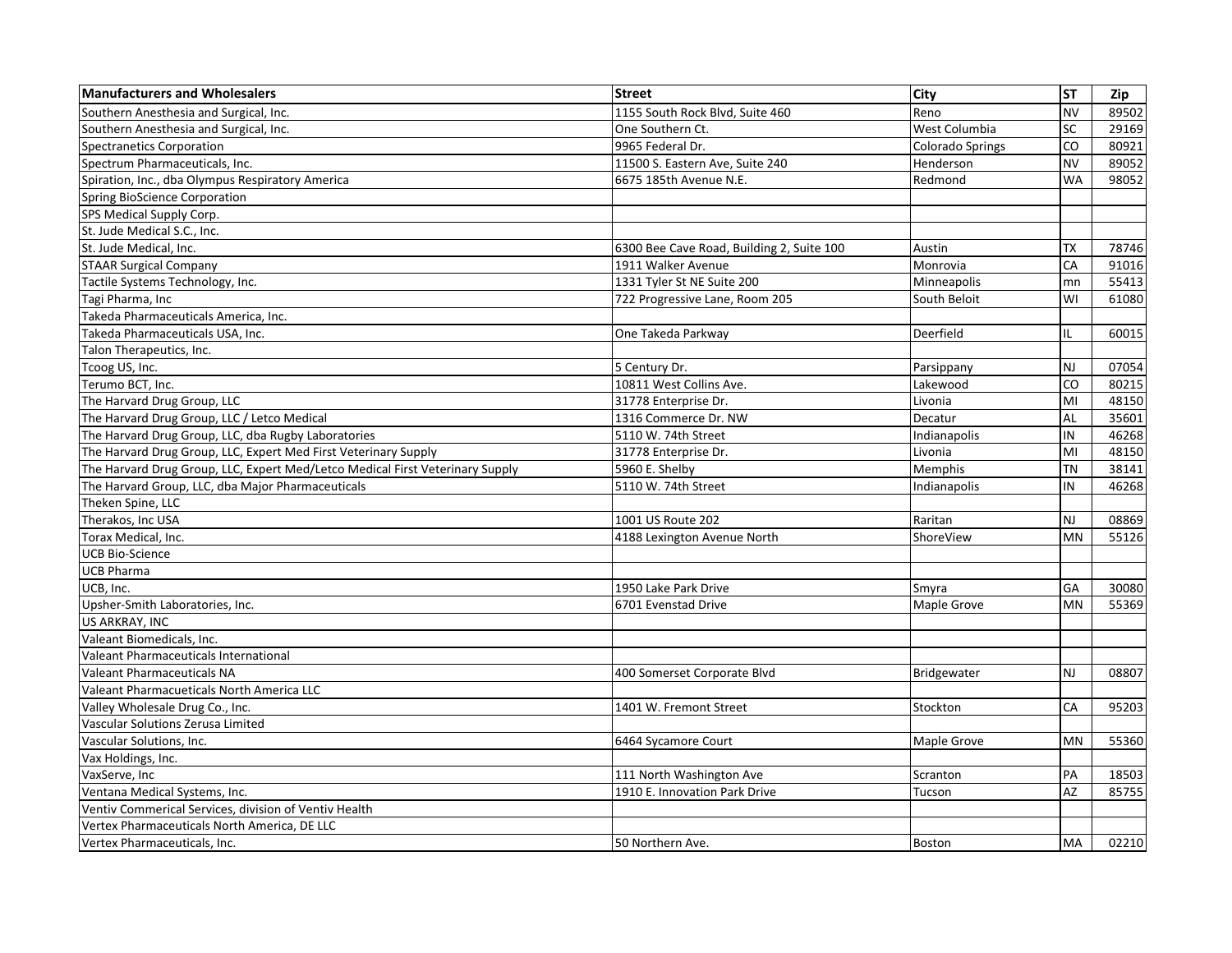| <b>Manufacturers and Wholesalers</b>                  | <b>Street</b>                        | City                 | <b>ST</b> | Zip   |
|-------------------------------------------------------|--------------------------------------|----------------------|-----------|-------|
| Vertex Pharmaceuticals, Inc., San Diego, DE LLC       |                                      |                      |           |       |
| Vivus, Inc.                                           | 351 E. Evelyn Ave.                   | <b>Mountain View</b> | CA        | 94041 |
| <b>Warner Chilcott</b>                                |                                      |                      |           |       |
| Webster Veterinary Supply, Inc                        | 23048 N 15th Ave.                    | Phoenix              | AZ        | 85027 |
| Xenoport, Inc.                                        | 3410 Central Expressway              | Santa Clara          | CA        | 95051 |
| <b>Zimmer Holdings</b>                                | 345 E. Main Street                   | Warsaw               | IN        | 46580 |
| Zoll Medical Corporation                              | 269 Mill Road                        | Chelmsford           | <b>MA</b> | 01824 |
| <b>Abbott Diabetes Care Division</b>                  |                                      |                      |           |       |
| <b>Abbott Diagnostic Division</b>                     |                                      |                      |           |       |
| <b>Abbott Laboratories</b>                            | 100 Abbott Park Road                 | Abbott Park          | IL        | 60064 |
| <b>Abbott Medical Optics</b>                          |                                      |                      |           |       |
| <b>Abbott Molecular Division</b>                      |                                      |                      |           |       |
| <b>Abbott Nutrition Products Division</b>             |                                      |                      |           |       |
| <b>Abbott Point of Care Division</b>                  |                                      |                      |           |       |
| <b>Abbott Vascular Division</b>                       |                                      |                      |           |       |
| Asthmatx, Inc.                                        |                                      |                      |           |       |
| <b>Boston Scientific Corporation</b>                  | One Boston Scientific Place          | Natick               | <b>MA</b> | 01760 |
| <b>Boston Scientific Neuromodulation</b>              |                                      |                      |           |       |
| Cameron Health, Inc.                                  |                                      |                      |           |       |
| Cardiac Packemakers, Inc.                             |                                      |                      |           |       |
| Chiesi USA, Inc.                                      | 1255 Crescent Green Drive, Suite250  | Cary                 | <b>NC</b> | 27519 |
| Crealta Pharmaceuticals, Inc.                         | 500 W. Silver Spring Dr., Suite K200 | Glenda               | WI        | 53217 |
| <b>Cyprus Medical Products LLC</b>                    |                                      |                      |           |       |
| Daiichi-Sankyo, Inc.                                  | <b>Two Hilton Court</b>              | Parsippany           | <b>NJ</b> | 07054 |
| Dexcom, Inc.                                          | 6340 Sequence Dr.                    | San Diego            | CA        | 82121 |
| EP Technologies, Inc.                                 |                                      |                      |           |       |
| <b>Glaukos Corporation</b>                            | 26051 Merit Circle, Suite 103        | Laguna Hills         | CA        | 92653 |
| Johnson & Johnson Health Care Systems Inc.            | 425 Hoes Lane, PO Box 6800           | Piscataway           | NJ        | 08855 |
| kaleo, Inc                                            | 111 Virginia Street, Ste 300         | Richmond             | VA        | 23219 |
| <b>McKesson Corporation</b>                           |                                      |                      |           |       |
| McKesson Corporation and applicable entities          | One Post Road                        | San Francisco        | CA        | 94104 |
| McKesson Medical-Surgical Minnesota Supply, Inc.      |                                      |                      |           |       |
| McKesson Medical-Surgical, Inc.                       |                                      |                      |           |       |
| McKesson Specialty Care Distribution Joint Venture LP |                                      |                      |           |       |
| McKesson Specialty Distribution LLC                   |                                      |                      |           |       |
| Mentor Worldwide, LLC                                 | 201 Mentor Drive                     | Santa Barbara        | CA        | 93111 |
| Moore Medical LLC                                     |                                      |                      |           |       |
| Mylan Institutional, Inc.                             |                                      |                      |           |       |
| Mylan Pharmaceuticals, Inc.                           | 781 Chestnut Ridge Road              | Morgantown           | <b>WV</b> | 26505 |
| Mylan Specialty L.P.                                  |                                      |                      |           |       |
| Proctor & Gamble Company                              |                                      |                      |           |       |
| Proctor & Gamble Distributing, LLC                    | One Proctor & Gamble Plaza           | Cincinnati           | OH        | 45202 |
| PSS World Medical, Inc.                               | 4345 Southpoint Blvd.                | Jacksonville         | <b>FL</b> | 32250 |
| Sandra Medical, Inc.                                  |                                      |                      |           |       |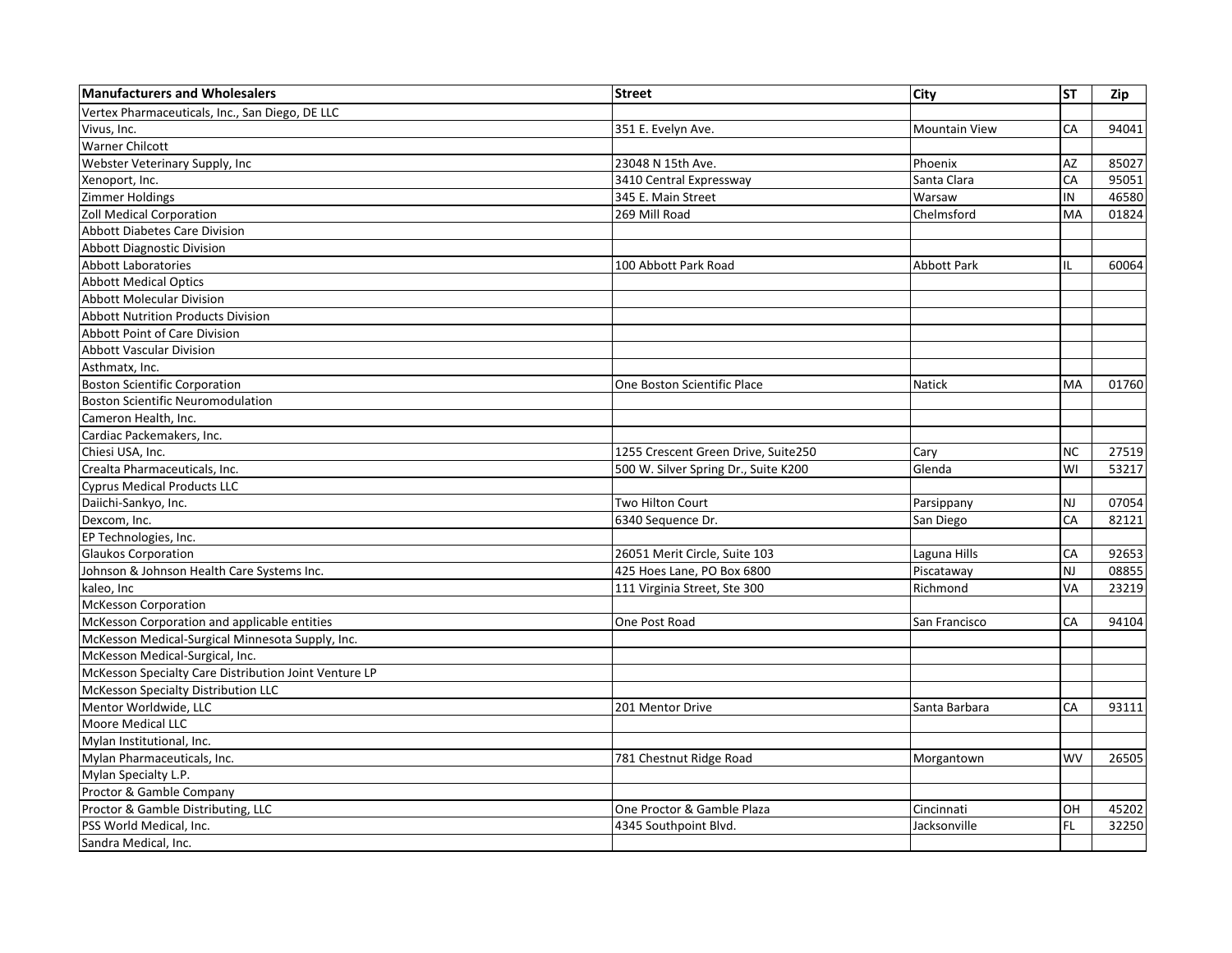| <b>Manufacturers and Wholesalers</b>                             | <b>Street</b>                         | <b>City</b>          | <b>ST</b> | Zip   |
|------------------------------------------------------------------|---------------------------------------|----------------------|-----------|-------|
| Siemens Medical Solutions USA, Inc.                              | 51 Valley Stream Parkway              | Malvern              | PA        | 19355 |
| Solstice Neurosciences, LLC                                      | 4010 Dupont Circle, Suite L-07        | Louisville           | KY        | 40207 |
| <b>SweetSpot Diabetes</b>                                        |                                       |                      |           |       |
| <b>Target Therapeutics</b>                                       |                                       |                      |           |       |
| US WorldMeds, LLC                                                | 4010 Dupont Circle, Suite L-07        | Louisville           | KY        | 40207 |
| Vanda Pharmaceuticals, Inc.                                      | 2200 Pennsylvania Ave NW 300 E        | Washington           | DC        | 20037 |
| Vidara Therapeutics, Inc.                                        | 100 Holcomb Woods Parkway, Suite 270  | Roswell              | GA        | 30076 |
| Zee Medical, Inc.                                                |                                       |                      |           |       |
| AbbVie, Inc.                                                     | 1 N. Waukegan Road                    | North Chicago        | IL        | 60064 |
| Accuri Cyometers, Inc.                                           |                                       |                      |           |       |
| Advanced Vision Research, Inc.                                   |                                       |                      |           |       |
| Aesculap Implant Systems, Inc.                                   | 3773 Corporate Parkway                | <b>Center Valley</b> | PA        | 18034 |
| Aesculap, Inc.                                                   | 3773 Corporate Parkway                | <b>Center Valley</b> | PA        | 18034 |
| AGN Seabreeze, LLC                                               |                                       |                      |           |       |
| Akorn Sales, Inc.                                                |                                       |                      |           |       |
| Akorn, Inc.                                                      | 1925 WestField Court, Suite 300       | Lake Forest          | IL        | 60045 |
| Allergan Holdings, Inc.                                          |                                       |                      |           |       |
| Allergan Optical Irvine, Inc.                                    |                                       |                      |           |       |
| Allergan Property Holdings, LLC                                  |                                       |                      |           |       |
| Allergan Puerto Rico Holdings, Inc.                              |                                       |                      |           |       |
| Allergan Sales Puerto Rico, Inc.                                 |                                       |                      |           |       |
| Allergan Sales, LLC                                              |                                       |                      |           |       |
| Allergan Specialty Therapeutics, Inc.                            |                                       |                      |           |       |
| Allergan USA, Inc.                                               |                                       |                      |           |       |
| Allergan, Inc.                                                   | 2525 Dupont Drive                     | Irvine               | CA        | 92612 |
| Alverix, Inc.                                                    |                                       |                      |           |       |
| Amerisource Health Services Corp (dba American Health Packaging) | 2550 John Glenn Ave, Suite A          | Columbus             | OН        | 43217 |
| AmerisourceBergan Corporation                                    | 5100 Jaindl Blvd.                     | Bethlehem            | PA        | 43137 |
| AmerisourceBergan Corporation                                    | 1325 West Striker Ave.                | Sacramento           | CA        | 95834 |
| AmerisourceBergen Corporation                                    | 1300 Morris Drive                     | Chesterbrook         | PA        | 19087 |
| AmerisourceBergen Drug Corporation                               | 6305 LaSalle Drive                    | Lockbourne           | OН        | 43137 |
| AmerisourceBergen Drug Corporation                               | 2100 Directors Row                    | Orlando              | FL        | 32809 |
| AmerisourceBergen Drug Corporation                               | 1825 S 43rd Avenue, Suite B           | Phoenix              | AZ        | 95009 |
| AmerisourceBergen Drug Corporation                               | 1765 Fremont Drive                    | Salt Lake City       | UT        | 84104 |
| <b>Animas Corporation</b>                                        |                                       |                      |           |       |
| Apria Healthcare, Inc                                            | 26220 Enterprise Court                | Lake Forest          | CA        | 92630 |
| Aribex, Inc.                                                     | 1717 West Collins Avenue              | Orange               | CA        | 92867 |
| Arthrex, Inc.                                                    | 1370 Creekside Blvd                   | <b>Naples</b>        | FL.       | 34108 |
| <b>Arthrocare Corporation</b>                                    | 7500 Rialto Blvd, Bldg II, Suite 100  | Austin               | <b>TX</b> | 78735 |
| ASD Specialty Healthcare, Inc.                                   | 345 International Boulvard, Suite 400 | <b>Brooks</b>        | KY        | 40109 |
| ASD Specialty Healthcare, Inc.                                   | 5360 Capital Court, Suite 102         | Reno                 | NV        | 89502 |
| Astellas Pharma US, Inc.                                         | Three Parkway North                   | Deerfield            | IL        | 60015 |
| Atto BioScience, Inc.                                            |                                       |                      |           |       |
| Avanir Pharmaceuticals, Inc.                                     | 101 Enterprise                        | Aliso Viejo          | <b>CA</b> | 92694 |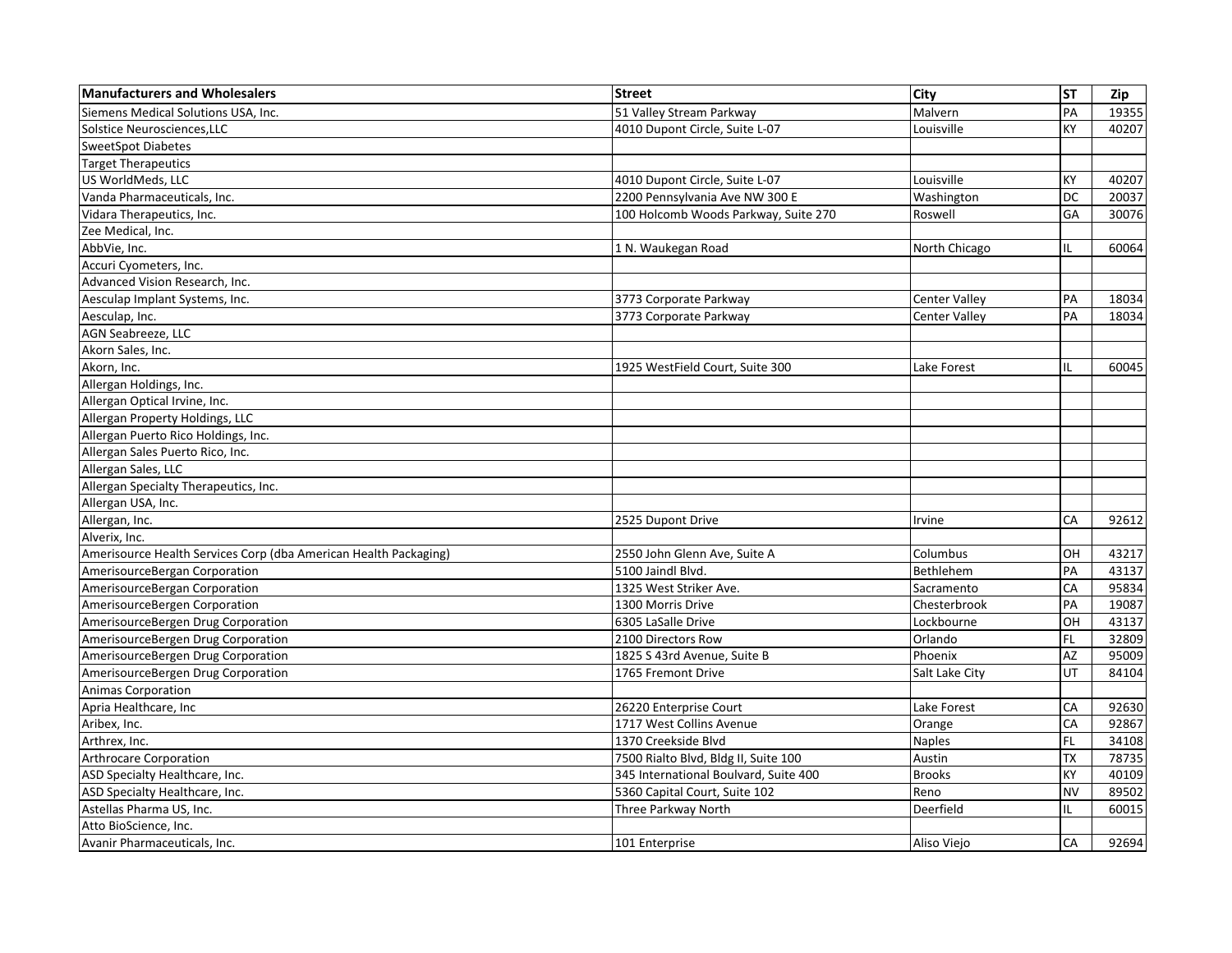| <b>Manufacturers and Wholesalers</b>          | <b>Street</b>                   | City              | <b>ST</b>      | Zip   |
|-----------------------------------------------|---------------------------------|-------------------|----------------|-------|
| B. Braun Interventional Systems, Inc.         | 824 Twelfth Avenue              | Bethlehem         | PA             | 18018 |
| B. Braun Medical, Inc.                        | 824 Twelfth Avenue              | Bethlehem         | PA             | 18018 |
| Banner Pharmacaps, Inc.                       | 4125 Premier Drive              | <b>High Point</b> | <b>NC</b>      | 27265 |
| Banyan International Corp.                    | 2118 E. Interstte 20            | Abilene           | <b>TX</b>      | 79604 |
| Bard Access Systems, Inc.                     |                                 |                   |                |       |
| Bard Peripheral Vascular, Inc.                |                                 |                   |                |       |
| <b>BD AcuteCare. Inc.</b>                     |                                 |                   |                |       |
| BD Biosciences Sys & Reagents, Inc.           |                                 |                   |                |       |
| BD Infusion Therapy Systems, Inc.             |                                 |                   |                |       |
| <b>BD Rx</b>                                  |                                 |                   |                |       |
| Becton Dickinson and Company and subsidiaries | 1 Becton Drive                  | Franklin Lakes    | N <sub>J</sub> | 07417 |
| Bellco Drug Corp.                             | 5500 New Horizons Blvd.         | N Amityville      | <b>NY</b>      | 11701 |
| Biogen Idec                                   | 14 Cambridge Center             | Cambridge         | MA             | 02142 |
| Biosense Webster, Inc                         | 3333 Diamond Canyon Road        | <b>Bridgewaer</b> | <b>NJ</b>      | 08807 |
| <b>Bryant Ranch Prepack</b>                   | 12623 Sherman Way #A            | North Hollywood   | CA             | 91605 |
| C.R. Bard, Inc.                               | 730 Central Avenue              | Murray Hill       | <b>NJ</b>      | 07974 |
| Cadence Pharmaceuticals, Inc.                 | 12481 High Bluff, Suite 200     | San Diego         | CA             | 92130 |
| Cangene Corporation                           | 920 Cassatt Rd. Suite 100       | Bernyn            | PA             | 19312 |
| <b>CareFusion Corporation</b>                 |                                 | Minneapolis       | <b>MN</b>      |       |
| <b>CareFusion Corporation</b>                 |                                 | Oak Forest        | IL             |       |
| CareFusion Corporation                        |                                 | Palm Springs      | CA             |       |
| <b>CareFusion Corporation</b>                 | 3750 Torrey View Ct             | San Diego         | CA             | 92130 |
| Carmel Pharma AB                              |                                 |                   |                |       |
| <b>Celera Corportation</b>                    | 1401 Harbor Bay Parkway         | Alameda           | CA             | 94502 |
| Centerix Orthopaedics, Inc.                   | 959 Hamilton Ave                | Menlo Park        | CA             | 94025 |
| Central Admixture Pharmacy Services, Inc.     | 824 Twelfth Avenue              | Bethlehem         | PA             | 18018 |
| ConvaTec, Inc.                                | 100 Headquarters Park Drive     | Skillman          | NJ             | 08558 |
| Cordis Corporation                            | 430 Route 22 East               | Bridgewater       | <b>NJ</b>      | 08807 |
| <b>CUI Corporation</b>                        |                                 |                   |                |       |
| Davol, Inc.                                   |                                 |                   |                |       |
| Dental Equipment, LLC                         | 1717 West Collins Avenue        | Orange            | CA             | 92867 |
| Dental Imaging Technologies, LLC              | 1717 West Collins Avenue        | Orange            | CA             | 92867 |
| Depuy Synthes, Inc.                           | 700 Orthopaedic Drive           | Warsaw            | IN             | 46582 |
| Dr. Reddy's Laboratories and subsidaries      | 200 Somerset Corp. Blvd.        | Bridgewater       | <b>NJ</b>      | 08807 |
| Emergent Biosolutions, Inc.                   | 2273 Research Blvd. Suite 400   | Rockville         | <b>MD</b>      | 20850 |
| Entellus Medical, Inc.                        | 3600 Holly Lane North, Suite 40 | Plymouth          | <b>MN</b>      | 55447 |
| Ethicon Endo-Surgery                          | 4545 Creek Rd.                  | Cincinnati        | OH             | 45242 |
| Ethicon, Inc.                                 | PO Box 151; Route 22 West       | Somerville        | <b>NJ</b>      | 08876 |
| <b>Exemplar Laboratories LLC</b>              |                                 |                   |                |       |
| Exemplar Pharma LLC                           |                                 |                   |                |       |
| <b>Exemplar Pharmaceuticals LLC</b>           |                                 |                   |                |       |
| Ferring Pharmaceuticals, Inc                  | 4 Gatehall Drive, Third Floor   | Parsippany        | N <sub>J</sub> | 07054 |
| <b>Flexible Stent Solutions</b>               |                                 |                   |                |       |
| Focus Diagnostics, Inc.                       |                                 |                   |                |       |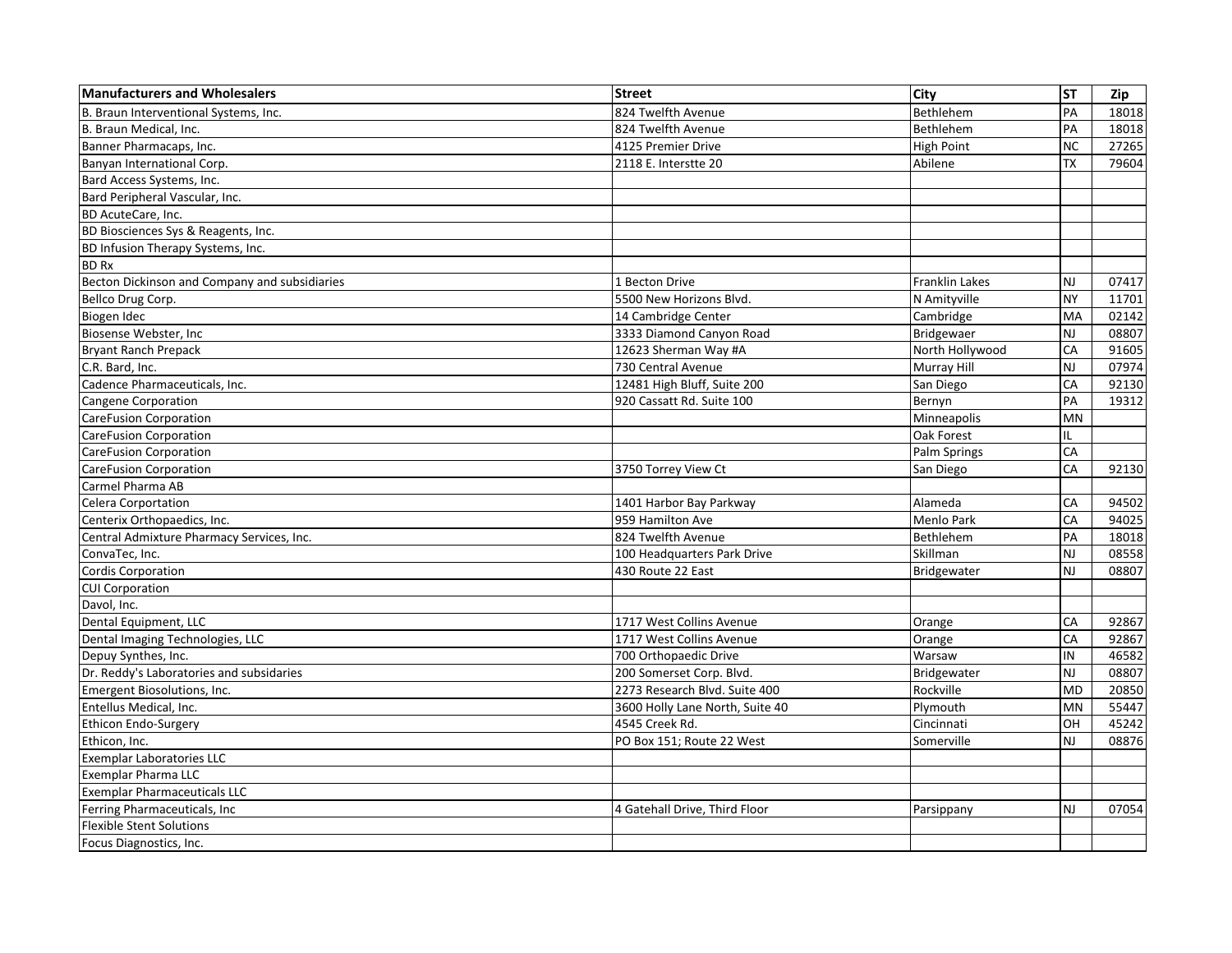| <b>Manufacturers and Wholesalers</b>                                         | <b>Street</b>                         | <b>City</b>              | <b>ST</b> | Zip   |
|------------------------------------------------------------------------------|---------------------------------------|--------------------------|-----------|-------|
| Fresenius Medical Care North America                                         | 920 Winter Street                     | Waltham                  | MA        | 02451 |
| GE Healthcare, Inc.                                                          | 101 Carnegie Center                   | Princeton                | <b>NJ</b> | 08540 |
| GeneOhm Sciences, Inc.                                                       |                                       |                          |           |       |
| Genetech USA, Inc.                                                           |                                       |                          |           |       |
| Genetech, Inc.                                                               | 1 DNA Way                             | South San Francisco      | CA        | 94080 |
| Gilead Sciences, Inc.                                                        | 333 Lakeside Drive                    | Foster City CA           | CA        | 94404 |
| GlaxoSmithKline Consumer Healthcare, LP                                      |                                       |                          |           |       |
| GlaxoSmithKline, LLC                                                         | <b>Five Moore Drive</b>               | Research Triangle Park   | <b>NC</b> | 27709 |
| Handy Lab, Inc.                                                              |                                       |                          |           |       |
| Harvest Technologies Corporation                                             | 40 Grissom Road, Suite 100            | Plymouth                 | MA        | 02360 |
| <b>Herbert Laboratories</b>                                                  |                                       |                          |           |       |
| HF Acqusition Co, LLC                                                        | 22316 70th Ave. W. unit A             | <b>Mountlake Terrace</b> | <b>WA</b> | 98043 |
| Hospira, Inc.                                                                | 275 North Field Drive                 | Lake Forest              | IL        | 60045 |
| Implant Direct International, LLC                                            | 1717 West Collins Avenue              | Orange                   | CA        | 92867 |
| Inamed Corporation                                                           |                                       |                          |           |       |
| Inamed Development Company                                                   |                                       |                          |           |       |
| Inamed, LLC                                                                  |                                       |                          |           |       |
| Instrumentarium Dental, Inc.                                                 | 1717 West Collins Avenue              | Orange                   | CA        | 92867 |
| Integrated Commercialization Solutions, Inc.                                 | 345 International Boulvard, Suite 100 | <b>Brooks</b>            | KY        | 40109 |
| Integrated Commercialization Solutions, Inc.                                 | 5360 Capital Court, Suite 102         | Reno                     | <b>NV</b> | 89502 |
| Iroko Pharmaceuticals. LLC                                                   | One Kew Place, 150 Rouse Blvd         | Philadelphia             | PA        | 19112 |
| Johnson & Johnson Consumer Products Division of J&J Consumer Companies, Inc. | 199 Grandview Road                    | Skillman                 | NJ        | 08558 |
| Johnson & Johnson Healthcare Products Division of McNeil, PPC, Inc.          | 199 Grandview Road                    | Skillman                 | <b>NJ</b> | 08558 |
| KaVo Dental Technologies, LLC                                                | 1717 West Collins Avenue              | Orange                   | CA        | 92867 |
| Kerr Corporation                                                             | 1717 West Collins Avenue              | Orange                   | CA        | 92867 |
| Leo Pharma, Inc.                                                             | 1 Sylvan Way                          | Parsippany               | NJ        | 07054 |
| Liebel-Flarsheim LLC                                                         |                                       |                          |           |       |
| LifeNet Health                                                               | 1864 Concert Drive                    | Virginia Beach           | VA        | 23453 |
| LifeScan, Inc.                                                               | 1000 Gilbraltar Drive                 | <b>Milpitas</b>          | CA        | 95035 |
| Lutonix, Inc.                                                                |                                       |                          |           |       |
| Mallinckrodt Brand Pharmaceuticals, Inc.                                     |                                       |                          |           |       |
| Mallinckrodt LLC                                                             |                                       |                          |           |       |
| Mallinckrodt, Inc.                                                           | 675 McDonnell Blvd.                   | Hazelwood                | <b>MO</b> | 63042 |
| Map Pharmaceuticals, Inc.                                                    |                                       |                          |           |       |
| Masimo Americas, Inc.                                                        |                                       |                          |           |       |
| <b>Masimo Corporation</b>                                                    | 40 Parker                             | Irvine                   | CA        | 92618 |
| Masimo Semiconductor, Inc.                                                   |                                       |                          |           |       |
| McNeil Consumer Healthcare Division of McNeil-PPC, Inc.                      | 7050 Camp Hill Road                   | Ft. Washington           | PA        | 19034 |
| Medafor, Inc.                                                                |                                       |                          |           |       |
| Medi-Physics dba GE Healthcare, Oncura, Inc.                                 |                                       |                          |           |       |
| Medivance, Inc.                                                              |                                       |                          |           |       |
| Metrex Research, LLC                                                         | 1717 West Collins Avenue              | Orange                   | CA        | 92867 |
| MicroPort Orthopedics, Inc.                                                  | 5677 Airline Road                     | Arlington                | TN        | 38002 |
| MicroVention, Inc.                                                           | 1311 Valencia Ave                     | Tustin                   | CA        | 92780 |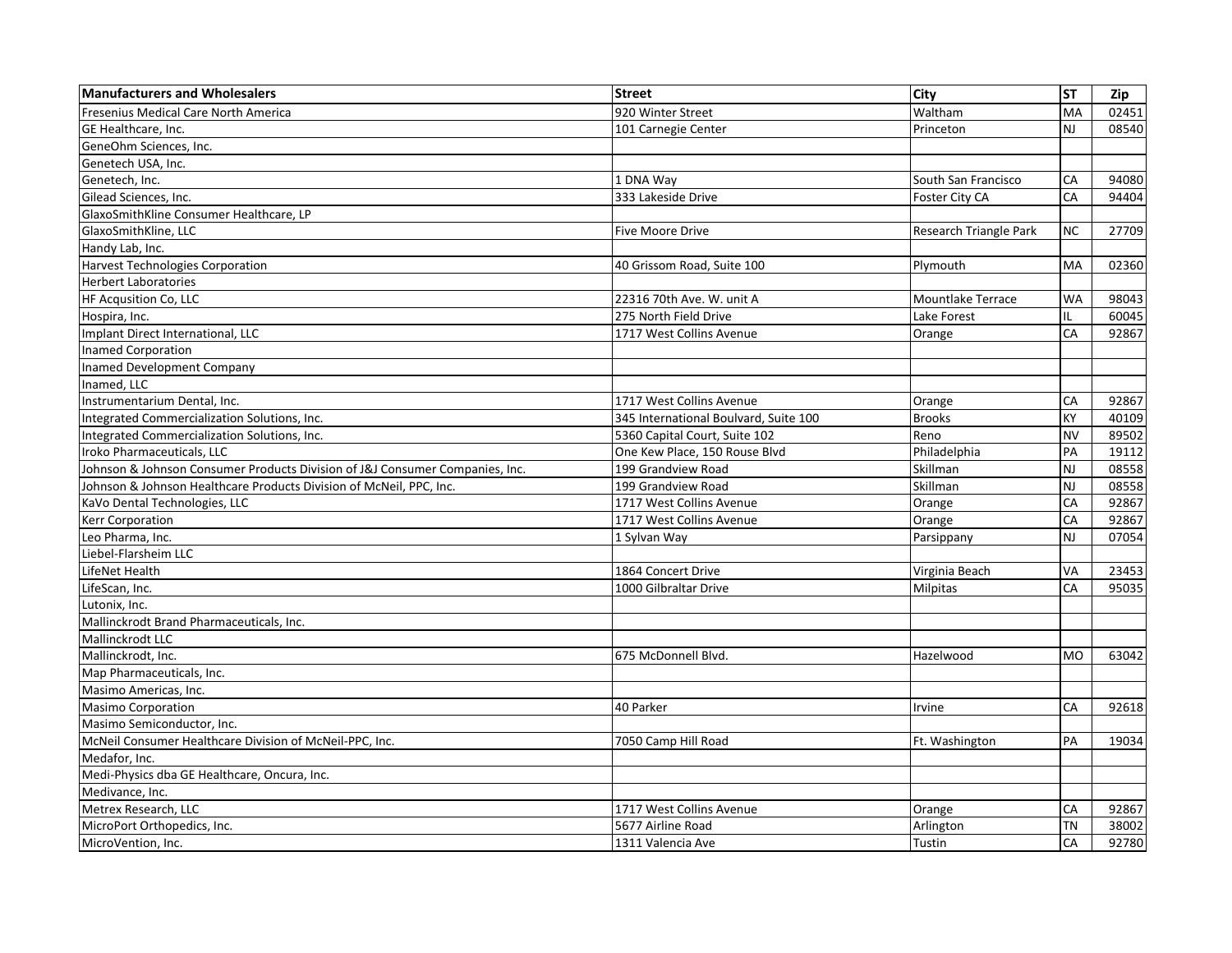| <b>Manufacturers and Wholesalers</b>      | <b>Street</b>                                 | City            | <b>ST</b>      | Zip   |
|-------------------------------------------|-----------------------------------------------|-----------------|----------------|-------|
| Neomend. Inc.                             |                                               |                 |                |       |
| Neuronetic, Inc.                          | 3222 Phonenixville Pike                       | Malvern         | PA             | 19355 |
| Neutrogena Corporation                    | 5760 W. 96th Street                           | Los Angeles     | CA             | 90045 |
| Novartis Vaccines and Diagnostics, Inc.   | 320 Massachusetts Ave.                        | Cambridge       | <b>MA</b>      | 02139 |
| Oak Pharmaceuticals, Inc.                 |                                               |                 |                |       |
| <b>Oncology Supply</b>                    | 2801 Horace Shepard Drive                     | Dothan          | AL             | 36303 |
| Orexo, US, Inc                            | 150 Headquarters Plaza, East Tower 5th Floor  | Morristan       | <b>NJ</b>      | 07960 |
| <b>Ormco Corporation</b>                  | 1717 West Collins Avenue                      | Orange          | CA             | 92867 |
| Pacific Pharma, Inc.                      |                                               |                 |                |       |
| Patheon, Inc.                             |                                               |                 |                |       |
| Penumbra, Inc.                            | 1351 Harbor Bay Parkway                       | Alameda         | CA             | 94502 |
| Pharmacyclics, Inc.                       | 995 East Arques Avenue                        | Sunnyvale       | CA             | 94085 |
| PharmIngen                                |                                               |                 |                |       |
| Promius Pharma, LLC                       | 200 Somerset Corp. Blvd., Bldg. II, 7th floor | Bridgewater     | <b>NJ</b>      | 08807 |
| Purdue Pharma LP (Rx)                     | One Stamford Forum / 201 Tresser Blvd.        | Stamford        | <b>CT</b>      | 06901 |
| Purdue Products LP (OTC)                  | One Stamford Forum / 201 Tresser Blvd.        | Stamford        | <b>CT</b>      | 06901 |
| QK Healthcare, Inc.                       | 35 Sawgrass Drive                             | Bellport        | <b>NY</b>      | 11713 |
| Raptor Pharmaceuticals, Inc.              | 5 Hamilton Landing, Suite 150                 | Novato          | CA             | 94949 |
| Recordati Rare Diseases, Inc.             | 100 Corporate Drive                           | Lebanon         | N <sub>J</sub> | 08833 |
| <b>Rochester Medical Corportation</b>     |                                               |                 |                |       |
| Sandoz Inc.                               | 506 Carnegie Center, Suite 400                | Princeton       | <b>NJ</b>      | 08540 |
| Seabreeze LP Holdings, LLC                |                                               |                 |                |       |
| Sedline, Inc.                             |                                               |                 |                |       |
| Shire Pharmaceuticals, Inc.               | 725 Chesterbrook Blvd.                        | Wayne           | PA             | 19087 |
| <b>Silicone Engineering Company</b>       |                                               |                 |                |       |
| Silvergate Pharmaceuticals, Inc.          | 6251 Greenwood Plaza Blvd, Suite 101          | Greenwood       | <b>CO</b>      | 80111 |
| SkinMedica Aesthetics, Inc.               |                                               |                 |                |       |
| SkinMedica Pharmaceuticals, Inc.          |                                               |                 |                |       |
| SkinMedica, Inc.                          |                                               |                 |                |       |
| Small Bone Innovations, Inc.              | 1380 S. Pennsylvania Ave.                     | Morrisville     | PA             | 19067 |
| SPO2.com, Inc.                            |                                               |                 |                |       |
| Sterilmed, Inc.                           | 11400 73rd Ave, North Suite 100               | Maple Grove     | <b>MN</b>      | 55369 |
| Sucampo Pharma Americas, LLC              | 4520 East West Highway, 3rd Floor             | Bethesda        | Md             | 20814 |
| Sunovion Pharmaceuticals, Inc.            | 84 Waterford Drive                            | Marlborough     | MA             | 01752 |
| Tandem Diabetes Care, Inc.                | 11045 Roselle Streetg                         | San Diego       | CA             | 92121 |
| Terumo Americas Holding Corporation       | 2201 Cottontail Lane                          | Somerset        | <b>NJ</b>      | 08873 |
| Terumo Cardiovascular Systems Corporation | 6200 Jackson Road                             | Ann Arbor       | MI             | 04103 |
| <b>Terumo Medical Corporation</b>         | 2201 Cottontail Lane                          | Somerset        | <b>NJ</b>      | 08873 |
| Teva Phamaceuticals, Inc.                 | 41 Moores Road                                | Frazer          | PA             | 19355 |
| The Medicines Company                     | 8 Sylvan Way                                  | Parsippany      | <b>NJ</b>      | 07054 |
| TheraCom, LLC                             | 5360 Capital Court, Suite 102                 | Reno            | <b>NV</b>      | 89502 |
| Ther-Rx Corporation                       | One Corporate Woods Drive                     | Bridgeton       | <b>MO</b>      | 63044 |
| ThromboGenics, Inc.                       | 101 Wood Avenue South, Suite 610              | Iselin          | <b>NJ</b>      | 08830 |
| Top Rx, Inc.                              | 2950 Brother Blvd.                            | <b>Bartlett</b> | <b>TN</b>      | 38133 |